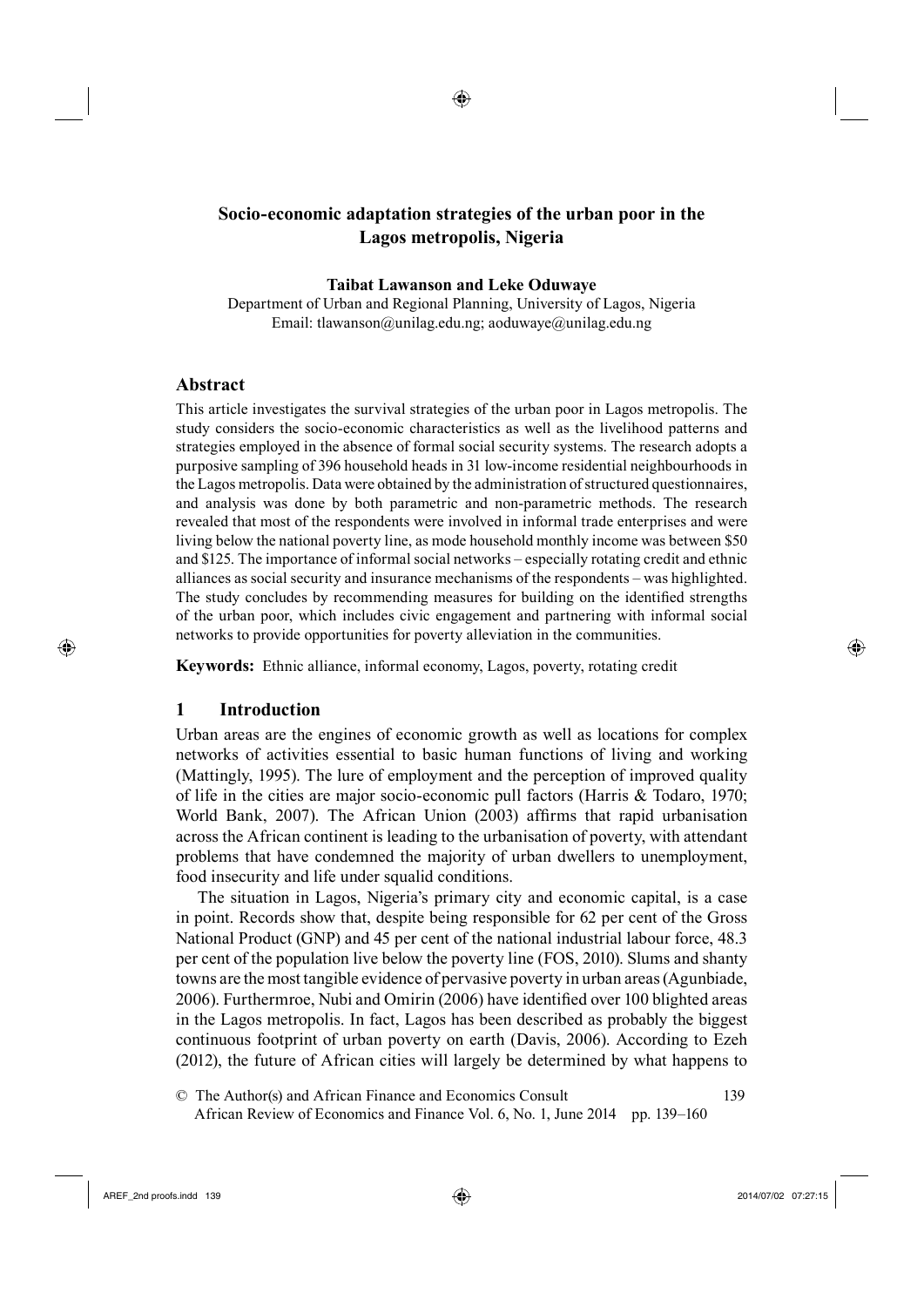this growing urban majority. It is therefore necessary to understand how the indigent residents of Lagos metropolis survive the urban milieu, given the high costs of living and distinct inequalities.

◈

Many studies on poverty have focused on the coping mechanisms of the poor in the face of adverse conditions, such as tenure insecurity (Agbola & Agunbiade, 2007), crime (Bobo, 2009), flooding (Adelekan, 2010) and climate change (Moser *et al.*, 2010). Few have sought to understand how the urban poor cope with everyday life. Kiguli (2004) analysed the coping strategies of Kampala's poor from a gender perspective, while the work of Hossain (2005) and Sijuwade (2008) focused on household responses to poor access to social amenities in Dhaka City and Lagos respectively. Other studies include those of Glaeser, Kahn and Rappaport (2008) who studied urban poverty and mobility adaptations; Bartlett (2011), who focused on the coping strategies of street children; and Owino *et al.* (2013) who studied how the poor cope with growing food insecurity in African cities.

The work of Meagher (2009, 2010, 2011) as well as Meagher and Yunusa (1993, 1996) severally analysed the dynamics of the informal economic sector in Nigeria. Apart from focusing on cities in eastern and northern Nigeria, the research was also limited to informal–formal sector interactions, as well as the associational dynamics of traditional informal economic clusters. To date, there has been no study of the socio-economic adaptation dynamics of the poor in Lagos metropolis, or an evaluation of their livelihood and lifestyle patterns, even though understanding these processes is necessary for effective urban planning and poverty alleviation. This article therefore, from theoretical contexts of social exclusion and urban vulnerability, examines the socio-economic adaptation strategies of the urban poor in selected low-income settlements across the Lagos metropolis. Residents of lowincome settlements in particular are considered because the literature avers that the neighbourhoods where poor urban households are located provide opportunities and influences for either reducing or perpetuating the cycle of poverty (Rakodi, 2002). Major issues investigated include socio-economic characteristics such as income, employment and asset ownership profile, consumption and expenditure patterns, and social security systems. Ahmed (2004) stresses the roles of gender, employment, urban residence and household structures as important considerations for analysing poverty, hence the methodology adopted for this article streams from these contexts.

The article presents a brief overview of the study area and goes further to explore the literature on poverty, vulnerability and city survival strategies. It then outlines the methodology of the article and presents the data results and analysis, after which inferences are drawn. This contribution concludes by making recommendations for the major issues highlighted

# **2 Study area**

The study is set in the Lagos metropolis, South Western Nigeria, on the narrow coastal plain of the Bight of Benin. Lagos etropolis is situated within latitudes 6°45'N

140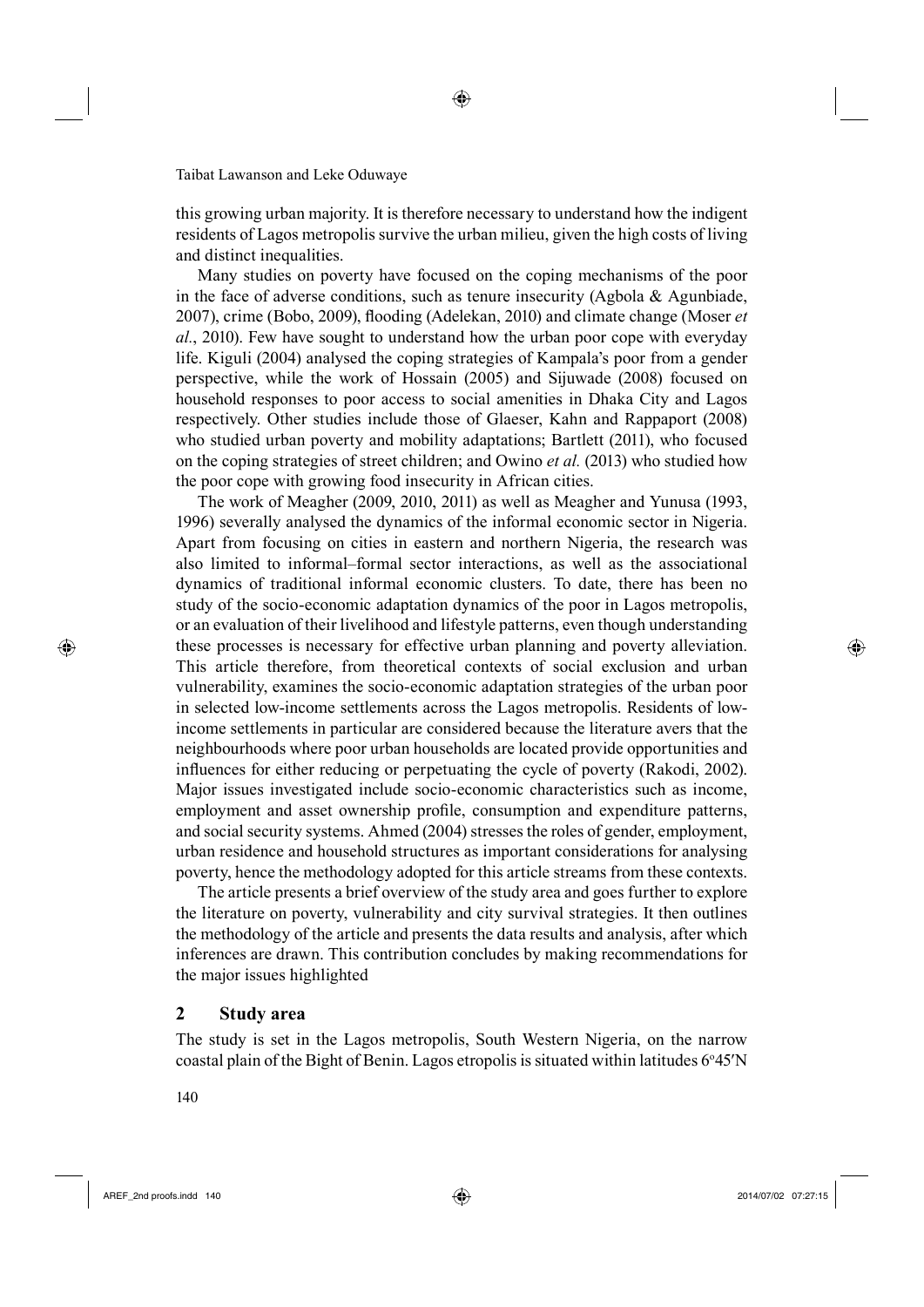◈

and longitudes 3°40'E. Lagos metropolis is a group of settlements that have grown from predominantly farming and fishing villages to highly urbanised locales. It is bounded in the west by Ojo and Ijanikin, Lekki Peninsula in the east and Ikorodu and Alagbado towns in the north. Water is the most significant topographical feature in Lagos State, where water and wetlands cover almost 40 per cent of the total land area.

Lagos is Nigeria's biggest and most important city, and was until 1991 her capital. It is a mega city, because its population is estimated to be about 11.22 million people (UN-HABITAT, 2012), with a population density of 50 persons per square hectare (Lagos State Regional Master Plan, 2006). Lagos has remained Nigeria's economic powerhouse, accounting for about 65 per cent of her manufacturing infrastructure and contributing more than half to national economic development (Okunlola, 2007). Commercial activities, which are predominant in the city, are carried out at both the formal and informal levels (Abiodun, 1997).

176However, Lagos is currently characterised by commercial ribbon street development such that virtually all residential areas are in a chaotic state, with an indiscriminate mix of commercial, light industry, transport and religious land uses (Oduwaye, 2005). Residential neighbourhoods are stratified according to income levels. Income indicators include socio-economic characteristics such as dominant types of residential dwelling (duplex, bungalow, multi-room apartments and single rooms), quality of buildings (good, dilapidated), monthly income of household, etc. The income/residential density groupings identified across the metropolis are low income/high density, medium income/medium density and high income/low density.

Lagos serves as a major migration destination for indigenes of Nigeria's hinterlands as well as surrounding African countries. As a result, the poverty level is quite high, and according to Davis (2006), Lagos is the biggest node in the shantytown corridor of 70 million people that stretches from Abidjan to Ibadan. The dominant urban poor are transforming the city to meet their needs, often in conflict with official laws and plans. They reside in the slums and squatter settlements scattered around the city, and are predominantly engaged in informal economic activities which encompass a wide range of micro and small-scale subsistence economic activities.

# **3 Poverty, vulnerability and survival in the city**

Poverty lines vary across the world, as do definitions (Ravallion, 2010). While the international poverty line is set at \$1.25 per day (Ravallion *et al.*, 2009), relative and absolute poverty benchmarks differ from country to country, based on the method of measurement applied (Sen, 1983; Quentin, 1997; Lars and Xu, 2008). A study by Gindling and Terrell (2004) revealed that increases in minimum wages not only raise the wages of workers in the urban formal sector (large urban enterprises) who are covered by minimum wage law, but also increase the wages of workers in the informal sector, where legislation is often considered not to be enforced. Therefore, for the purpose of this study, the national minimum wage will be adopted as the absolute poverty threshold.

⊕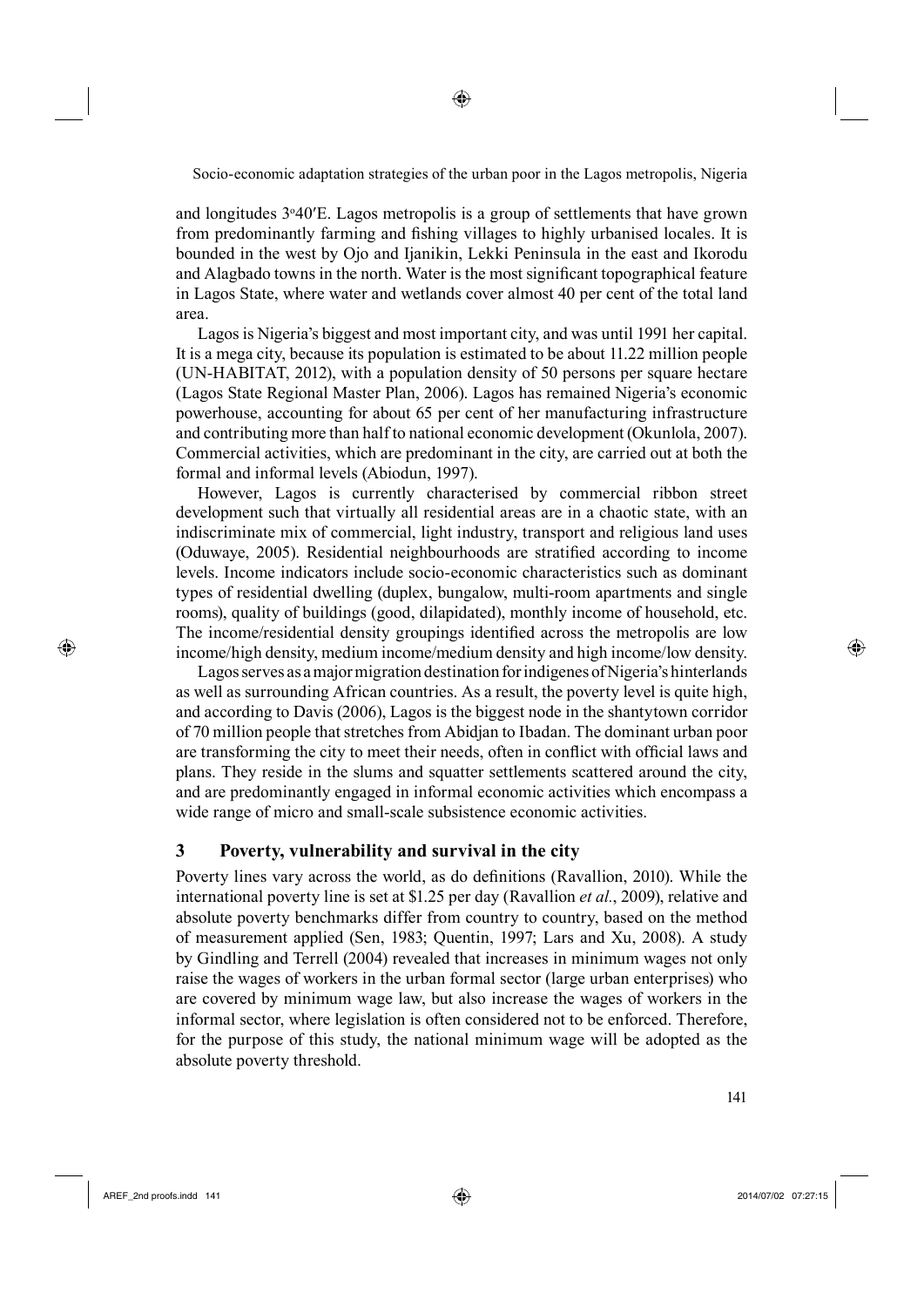The theory of social exclusion has contributed significantly to the conceptual understanding of poverty. Social exclusion is defined as living in conditions of deprivation and vulnerability, such as income poverty; inadequate access to education, health and other services; lack of political influence, civil liberties and human rights; geographic isolation; environmental exposure; racism or historical trauma; disruption of social capital and social isolation; exposure to wars and conflicts; and alienation or powerlessness (UNDP, 1997). People trapped in the cycle of poverty have a strong feeling of marginalisation, helplessness and dependency, and operate in a perpetual state of vulnerability (Sen, 2000; Lewis, 2003).

◈

Adger and Kelly (1990) define vulnerability as the state of individuals, groups or communities in terms of their ability to cope with and adapt to the external stress placed on their livelihoods and wellbeing. From a social perspective, vulnerability is concerned with how the socio-economic and institutional characteristics of individuals or communities expose them to risks. Hence, it holds that vulnerability is largely associated with the peculiar characteristics of a society, as defined by social and economic class, poverty, inequality, exclusion, gender, age, and access to resources (Blaikie *et al.*, 1994; Jha *et al.*, 2012). From a poverty standpoint, Moser (1998) submits that the more assets people have, the less vulnerable they are; the greater the erosion of people's assets, the greater their insecurity. The need to focus on assets arises because assets are the bedrocks on which livelihoods are based and determine people's ability to cope with vulnerabilities (Sen, 1997; Bebbington, 1999).

Poor individuals and households adjust to the challenges of urban life in the city by mobilising resources, assets and opportunities, as well as combining multiple means into a livelihood strategy (Beall and Kanji, 1999; Rakodi, 2002; Davis, 2006). Within the livelihoods context, assets are generally defined as the stock of natural, physical, human, financial and social capital, which is used directly or indirectly by individuals and households in crafting their livelihoods (Carney, 1998; Ojong, 2011). The Sustainable Livelihoods framework developed by DFID (1999) advances the argument that poverty is better understood by understudying the perspectives of the poor and how policies influence their vulnerabilities (Ellis, 2000; Adaawen and Horgensen, 2012), hence Carney (1998) posits that a livelihood is sustainable when it can cope with and recover from shocks and stresses, while maintaining its capabilities and assets without affecting the natural resource base. Analysing assets at the household level is particularly important, because the overall ability of households to avoid or reduce vulnerability and to increase economic productivity depends on their assets as well as on their ability to transform those assets into income, food or other basic needs (Moser, 1998). As such, this study will consider the assets of poor urban households and how these are applied in developing a sustainable livelihood strategy for surviving in the city of Lagos.

181A ubiquitous coping strategy for the urban poor is participation in informality, both economic and social. Economic informality includes reliance on informal

⊕

AREF\_2nd proofs.indd 142 2014/07/02 07:27:16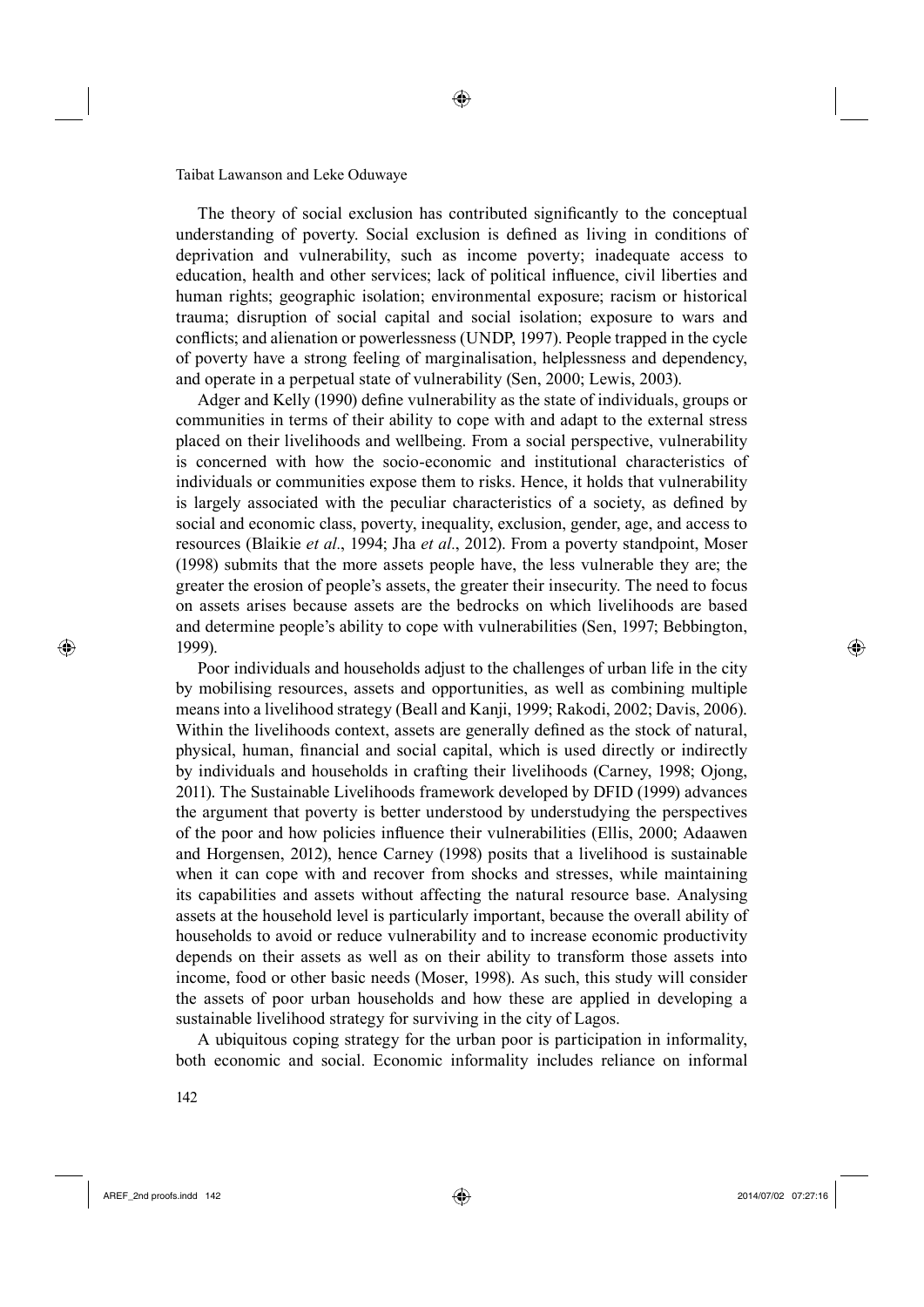financial institutions and informal exchange networks. Social informality includes reliance on informal governance systems and support structures to mention only a few. Urban growth results in an ever-increasing number of people reverting to informal activities for their daily survival and to sustain their livelihoods, and in Africa, the informal economy is the highest employer of the urban poor, allowing all but the destitute and criminally minded to eke out a living, if not a subsistent living (Olanrewaju, 1997; Tipple, 2005). The literature avers to the potentials and challenges of this sector. Studies include the pioneering treatise of Hart (1973) and the *Kenya Mission Report* (ILO, 1972). Further discourse includes the works of Nurul Amin (1981); Mabogunje and Filani (1984); De Soto (1989); Rogerson (1991); Meagher and Yunusa (1996); the ILO (2002); Srinivas (2003); Tipple (2005) and Lawanson (2012). Employment in the informal sector is a necessary survival strategy, especially in countries that lack social safety nets such as unemployment insurance and effective pension schemes (Yasmeen, 2001). There is also increasing emphasis on the importance of social networks and social capital as resources for the poor (Moser 1996, 1998). Participants in the informal sector are usually unable to separate their economic life from other aspects of their social life, such as culture, religion, kinship and lineage.

City coping strategies within the informal economic subset include increased labour force participation by women and children (Roberts, 1995; Davis, 2006) as well as the dominance of home-based enterprises (Bose, 2001; Mahmud, 2001). Informal social organisations, especially kin- and neighbourhood-based networks, also play an important role in helping the poor adapt to the exigencies of city life (Kachenje, 2005; Meagher 2010). Furthermore, the role of social cooperatives has been highlighted as an essential financial aid mechanism and poverty alleviation tool (Oluyombo, 2012). Hence, this study attempts to investigate the interplay amongst these various facets of urban living.

# **4 Data and methods**

This study adopted the survey research design. The target population consisted of household heads residing in 31 identified low-income communities in Lagos metropolis. Household heads were targeted because according to Moser (1998) and Ahmed (2004), analysis at household level – whether assets or structures – facilitate a better understanding of poverty, vulnerability and productivity.

The low-income settlements with the highest populations were selected in each local government area. They are Agege (Papa Ashafa and Keke), Ajeromi Ifelodun (Alaba Oro, Tolu and Olodi), Alimosho (Abule Egba and Ikotun), Amuwo Odofin (Agboju and Mile 2 Estate), Apapa (Ijora Oloye and Malu Road), Eti Osa (Obalende), Ifako Ijaiye( Old Ifako and Agbado Ijaiye), Ikeja (Oke Ira), Kosofe (Agboyi and Ikosi), Lagos Island (Olowogbowo and Epetedo), Lagos Mainland (Ebute Meta and Iddo), Mushin (Mushin and Itire), Oshodi Isolo (Bolade Oshodi and Oke Afa), Ojo (Ajangbadi and Alaba), Somolu (Bajulaiye and Bariga) and Surulere (Ojuelegba

⊕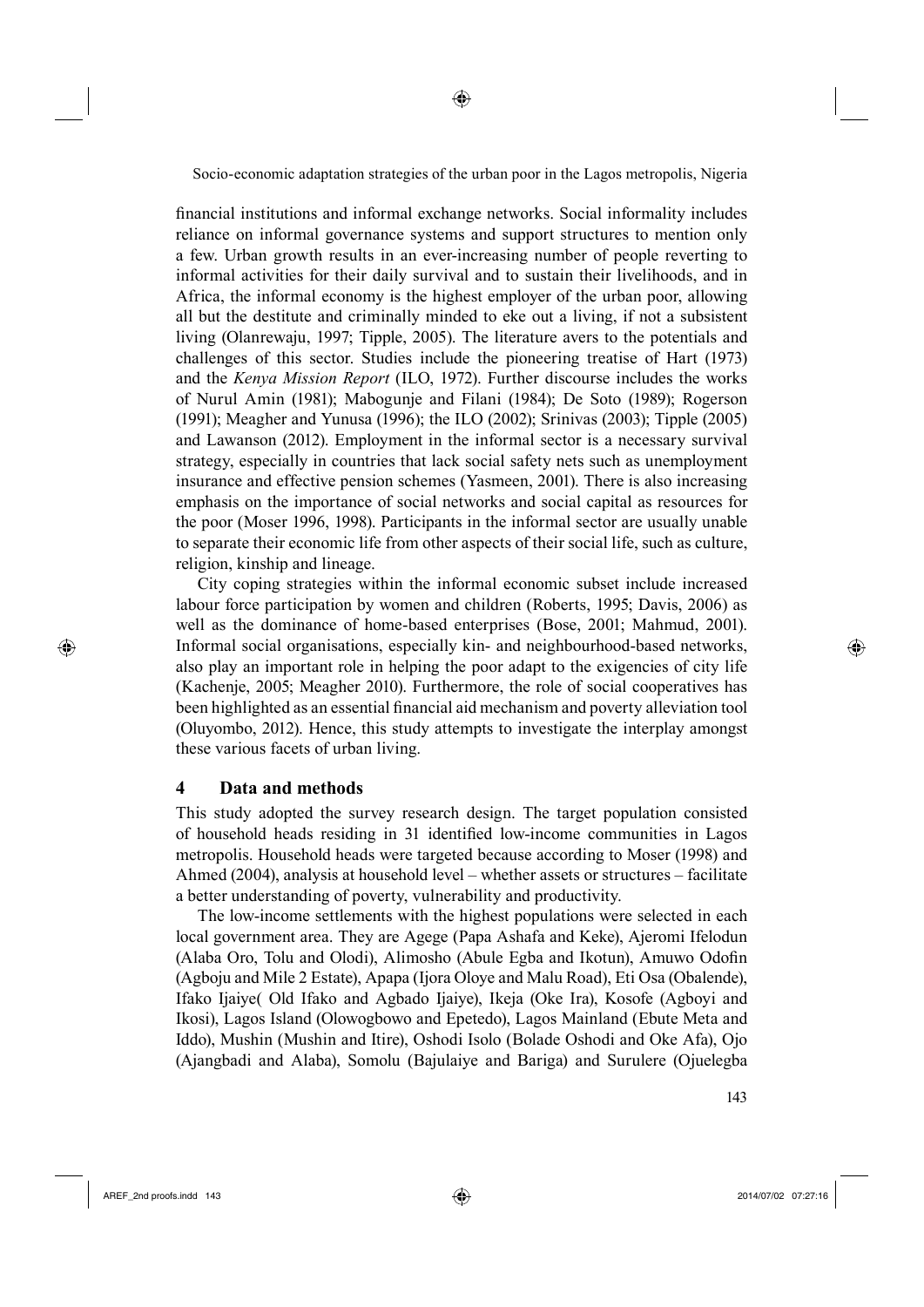and Orile). A survey was undertaken of residential buildings with more than ten households per building in these communities. This came to 2 109 buildings across the study area, and this was adopted as the sample frame. A sample size of 25 per cent (527 households) was selected, after which proportional sampling of 17 households per community was done.

◈

Data collection was by the administration of structured questionnaires, designed to obtain information on key components of poverty, livelihood and lifestyle in the study area. Further information was solicited with regard to socio-economic and sociocultural profiles, including expenditure on consumption and social participation. Variables included gender, age, education attainment, types of employment, sources of business funding, possession of capital and household assets, membership of cooperative associations, and participation in poverty alleviation programmes. Others include expenditure on food, shelter, medical care and electricity.

The survey was conducted in October 2010. There was a 75.14 per cent survey response rate as 396 questionnaires were retrieved and fit for further analysis. This is sufficient for reliable analysis as the sample confidence interval is better than 0.05. Data were analysed with the use of descriptive as well as inferential statistics including chi square, analysis of variance and test of homogeneity of variance. The significance level of all tests was set at  $p < 0.05$ .

## **5 Results**

⊕

The survey results discussed in the following section include the socio-economic profile of the respondents, their employment, income, asset ownership, social security structure and patterns of expenditure on basic needs.

### **5.1** Socio-economic profile of the respondents

The major household characteristics considered were gender, age, educational attainment, household size and marital status of the household head. The sample consisted of 53.78 per cent male and 46.2 per cent female respondents (see Table 1).

The results indicated that the population was economically active, as more than 80 per cent of respondents were aged between 16 and 45. Furthermore, about 73 per cent of the population were literate, according to UNESCO standards, as they possessed a minimum of secondary school education. Of the sample population 57.7 per cent was married, while unmarried people (by reason of widowhood, divorce or never married) made up 42.3 per cent. Of the single-parent households 51.7 per cent were headed by females. This corroborates literature which states that single-parent families are usually headed by women (Dankelman, 2003). Average household size was between four and six persons for the entire population, corroborating the Lagos State Average household size of five (LASG, 2010). Households of between seven and nine made up about 15.9 per cent of the respondents. Large households of more than ten people comprised 3.8 per cent of all the respondents, particularly in neighbourhoods such as Ajegunle (12) and Mushin (10).

5144

AREF\_2nd proofs.indd 144 2014/07/02 07:27:16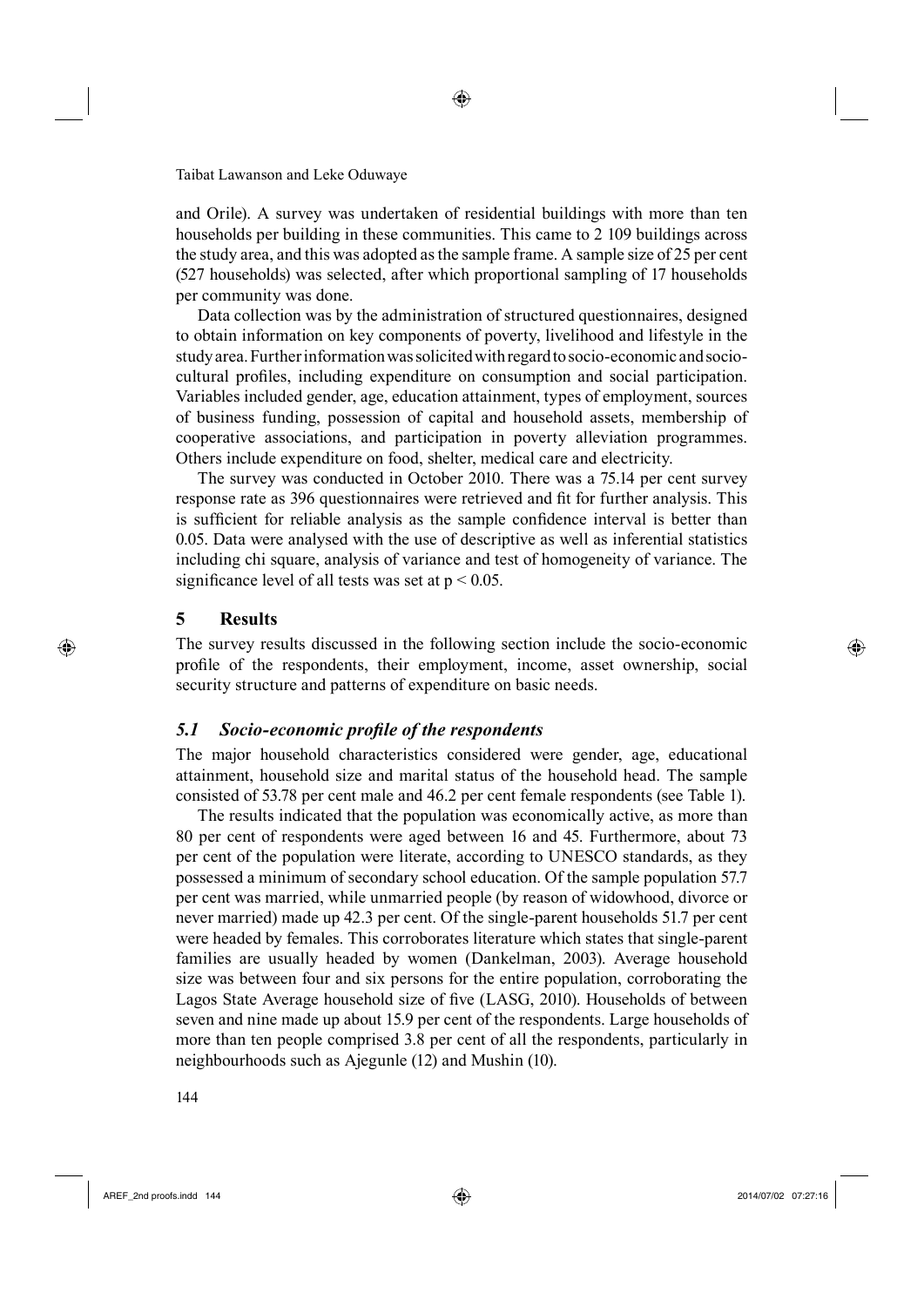|                               | $\frac{6}{9}$<br>$n = 396$ |
|-------------------------------|----------------------------|
| Gender                        |                            |
| Male                          | 53.8                       |
| Female                        | 46.2                       |
| Age                           |                            |
| $\leq15$                      | 1.4                        |
| $16 - 30$                     | 36.6                       |
| $31 - 45$                     | 46.9                       |
| 46-60                         | 12.2                       |
| $\geq 61$                     | 2.9                        |
| <b>Marital status</b>         |                            |
| Single                        | 42.3                       |
| Married                       | 57.7                       |
| <b>Educational attainment</b> |                            |
| No formal education           | 5.2                        |
| Primary education             | 21.9                       |
| Secondary education           | 63.8                       |
| Tertiary education            | 9.1                        |
| <b>Household size</b>         |                            |
| $1 - 3$                       | 17.7                       |
| $4 - 6$                       | 62.6                       |
| $7 - 9$                       | 15.9                       |
| $\geq10$                      | 3.8                        |

Table 1: Socio-economic profile of respondents

Source: Fieldwork (2010)

Housing typology across the study area shows that 48 per cent of respondents resided in rooming houses (*face me, I face you*, in local parlance) in which many rooms line a central corridor and share the same household facilities. Of the respondents, 69.3 per cent were tenants, while 20.4 and 35.8 per cent respectively had only one or two rooms for exclusive use by the household. Most respondents (60.9%) lived in buildings where they shared facilities with at least seven other families; 5.5 per cent of respondents lived in buildings of more than 13 households. Other household characteristics revealed by the study include the fact that over 60 per cent of the respondents were migrants to Lagos, who have lived in their neighbourhoods for more than ten years. The initial reason for moving to these communities was affordability. This was especially true in Obalende, Tolu and Ijora.

 $\frac{145}{145}$ 

⊕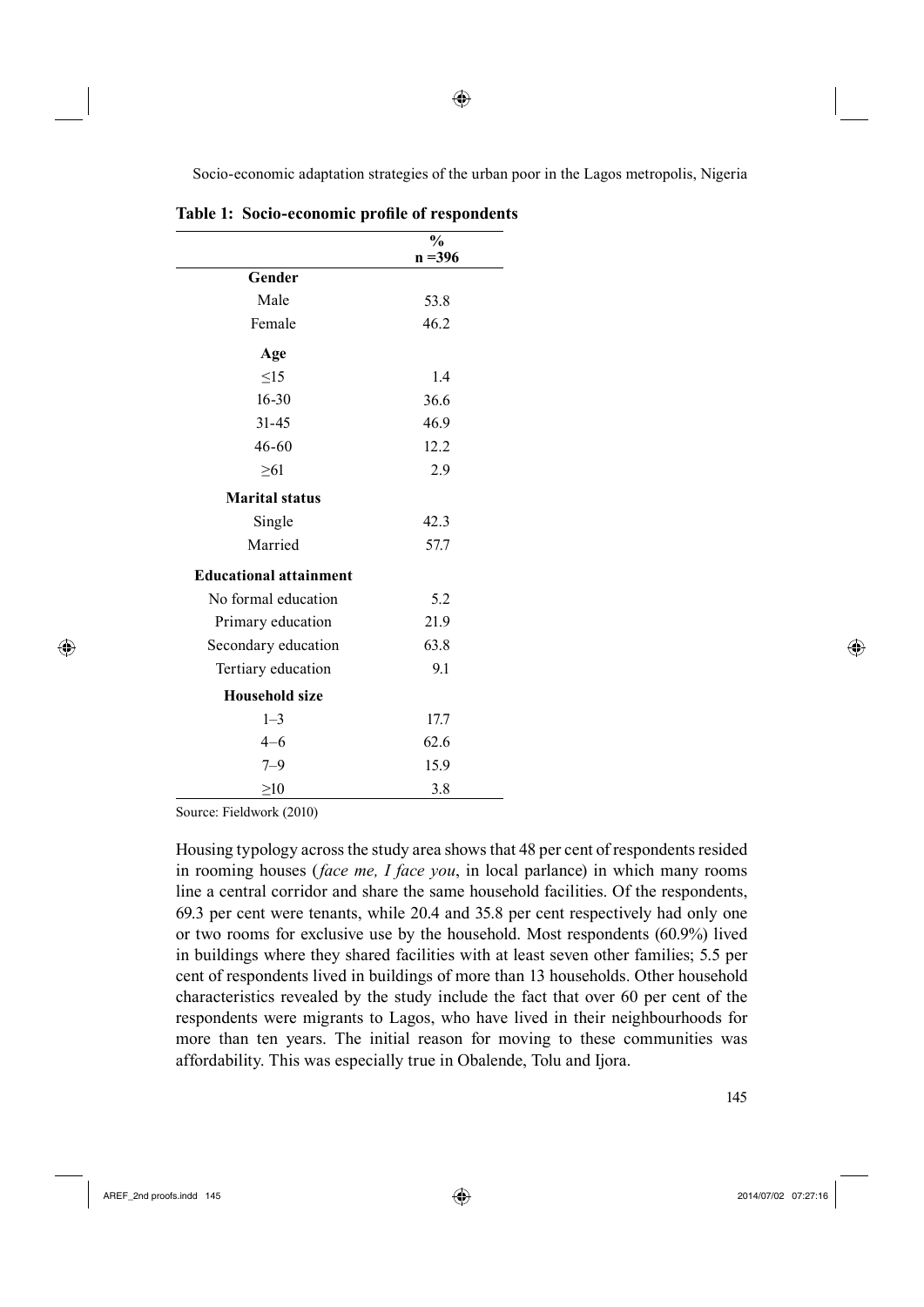#### **5.2** Employment, income and asset ownership profile of the respondents

The variables examined in this section are nature of employment, sources of income, number of income earners within household, household monthly income, sources of business support as well as capital assets (house, land and vehicle) and household assets ownership (see Table 2).

The informal economy is the highest employer of labour in the study area, with almost 80 peer cent of the respondents earning their income by participating exclusively in informal economic activities. Those who have formal sector employment are engaged as junior staff serving mostly as drivers, janitors and office assistants, and are compelled to supplement their meagre incomes with informal activities. Home-based trade enterprises account for the highest percentage (50%) of informal activities in the study area. The informal service sector employs about 37 per cent of the respondents in diverse activities such as food vending, tailoring, signwriting, hairdressing and auto repairs. The respondents involved in the informal industrial sector comprise only 12 per cent of the population. The reason for this low quantum may be the relatively intense training and capital outlay required to participate in this sector. Informal industrial activities in the study area include cottage industries (producing such items as sachet water, plastic bags, soap and candles); as well as fabrication industries (carpentry and metalworks).

The dominant business ownership structures in the study area are the sole proprietorship (84%) and two-person partnerships (16.4%). Most partnerships are inherited businesses. Smaller businesses across the study area are run as ownermanaged, while larger ones are kin-enterprises, employing between one and four apprentices, usually family members. Some businesses (13%) also have unpaid workers – usually relatives or village kin who recently migrated to the city and were being oriented into urban life. This corroborates the literature which affirms a reliance on rural affiliations as an important adaptation mechanism to city life (Hossain, 2006).

The fact that many businesses are survivalist enterprises is highlighted in their registration status. While 20 per cent have local government trade permits, ten per cent of the respondents have only completed business name registration with the Corporate Affairs Commission. This is the minimum requirement for opening bank accounts in the company's name. Major sources of business funding are a combination of savings, rotating credit (*aajo* or *esusu* in local parlance) and cooperative society loans. About 37.6 per cent of the respondents have been beneficiaries of loans from the rotating credit group or cooperative societies, and they were generally satisfied with loan terms and conditions. They all confirmed repayment within 12 months. The high interest rates, demand for an initial deposit and collateral, as well as the extensive paperwork involved discouraged most respondents from considering bank loans. Less than one per cent of respondents have taken commercial bank loans.

AREF\_2nd proofs.indd 146 2014/07/02 07:27:16

⊕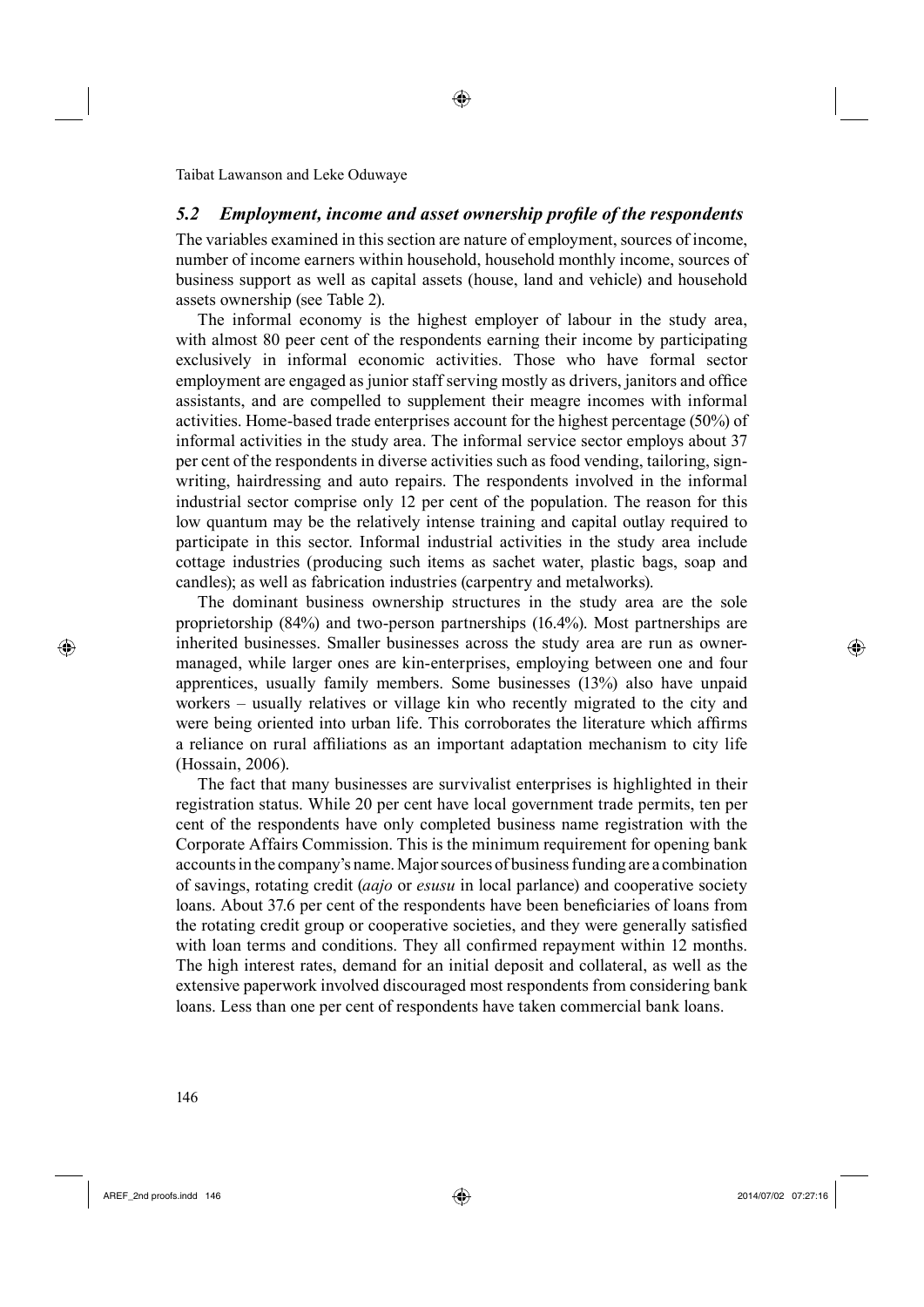|  | Table 2: Income, employment and asset ownership profile of respondents |  |  |
|--|------------------------------------------------------------------------|--|--|
|  |                                                                        |  |  |

|                                    | Male<br>$n=213(%)$ | Female<br>$n=183$ (%) | <b>Total</b><br>$n=396(%)$ |
|------------------------------------|--------------------|-----------------------|----------------------------|
| <b>Category of informal sector</b> |                    |                       |                            |
| Trade                              | 98 (46.0)          | 101(55.2)             | 199 (50.3)                 |
| Service                            | 85 (39.9)          | 63(34.4)              | 148 (37.4)                 |
| Industrial                         | 30(14.1)           | 19(10.4)              | 49 (12.4)                  |
| <b>Position in business</b>        |                    |                       |                            |
| Owner                              | 145(68.1)          | 112(61.2)             | 257 (64.9)                 |
| Apprentice                         | 43 (20.2)          | 36(19.7)              | 79 (19.9)                  |
| Paid employee                      | 6(2.8)             | 2(1.1)                | 8(2.0)                     |
| Unpaid worker                      | 19(8.9)            | 33(18.0)              | 52(13.1)                   |
| <b>Business ownership</b>          |                    |                       |                            |
| Sole Proprietorship                | 171 (80.3)         | 160(87.4)             | 331 (83.6)                 |
| Partnership                        | 23(10.8)           | 7(3.8)                | 30(7.6)                    |
| Family owned                       | 19(8.9)            | 16(8.7)               | 35(8.8)                    |
| <b>Business Registration</b>       |                    |                       |                            |
| Not Registered                     | 141 (66.2)         | 127(69.4)             | 268 (67.7)                 |
| Local Government Trade Permit      | 43(20.2)           | 38 (20.8)             | 81 (20.4)                  |
| <b>CAC Business Name</b>           | 25(11.7)           | 15(8.2)               | 40(10.1)                   |
| CAC Registered Ltd/Ent             | 11(5.16)           | 3(1.6)                | 14(3.5)                    |
| <b>Source of business funding</b>  |                    |                       |                            |
| Savings                            | 88 (41.3)          | 73 (39.9)             | 161(40.7)                  |
| Family Aid                         | 42 (19.7)          | 40(21.9)              | 82 (20.7)                  |
| Thrift (Rotating Credit)           | 43(20.2)           | 47(25.7)              | 90(22.7)                   |
| Cooperative Loan                   | 38 (17.8)          | 21(11.5)              | 59 14.9)                   |
| Bank loan                          | 2(0.9)             | 2(1.1)                | 4(1.0)                     |
| Other income source                |                    |                       |                            |
| Cooperatives/thrift                | 87 (40.8)          | 101(55.2)             | 188 (47.5)                 |
| Inheritance                        | 77(36.2)           | 49(26.8)              | 126(31.8)                  |
| Office job                         | 59 (27.7)          | 23(12.6)              | 82 (20.7)                  |
| Rent                               | 11(5.16)           | 6(3.3)                | 17(4.3)                    |
| Income from abroad                 | 7(3.3)             | 4(2.2)                | 11(2.7)                    |
| Other family income earner         |                    |                       |                            |
| Spouse                             | 153 (71.8)         | 119(65.0)             | 272 (68.7)                 |
| Children                           | 38 (17.8)          | 33 (18.0)             | 71 (17.9)                  |
| Relatives                          | 22(10.3)           | 31(16.9)              | 53 (13.4)                  |

**6 147** 

 $\bigoplus$ 

 $\bigoplus$ 

 $\bigoplus$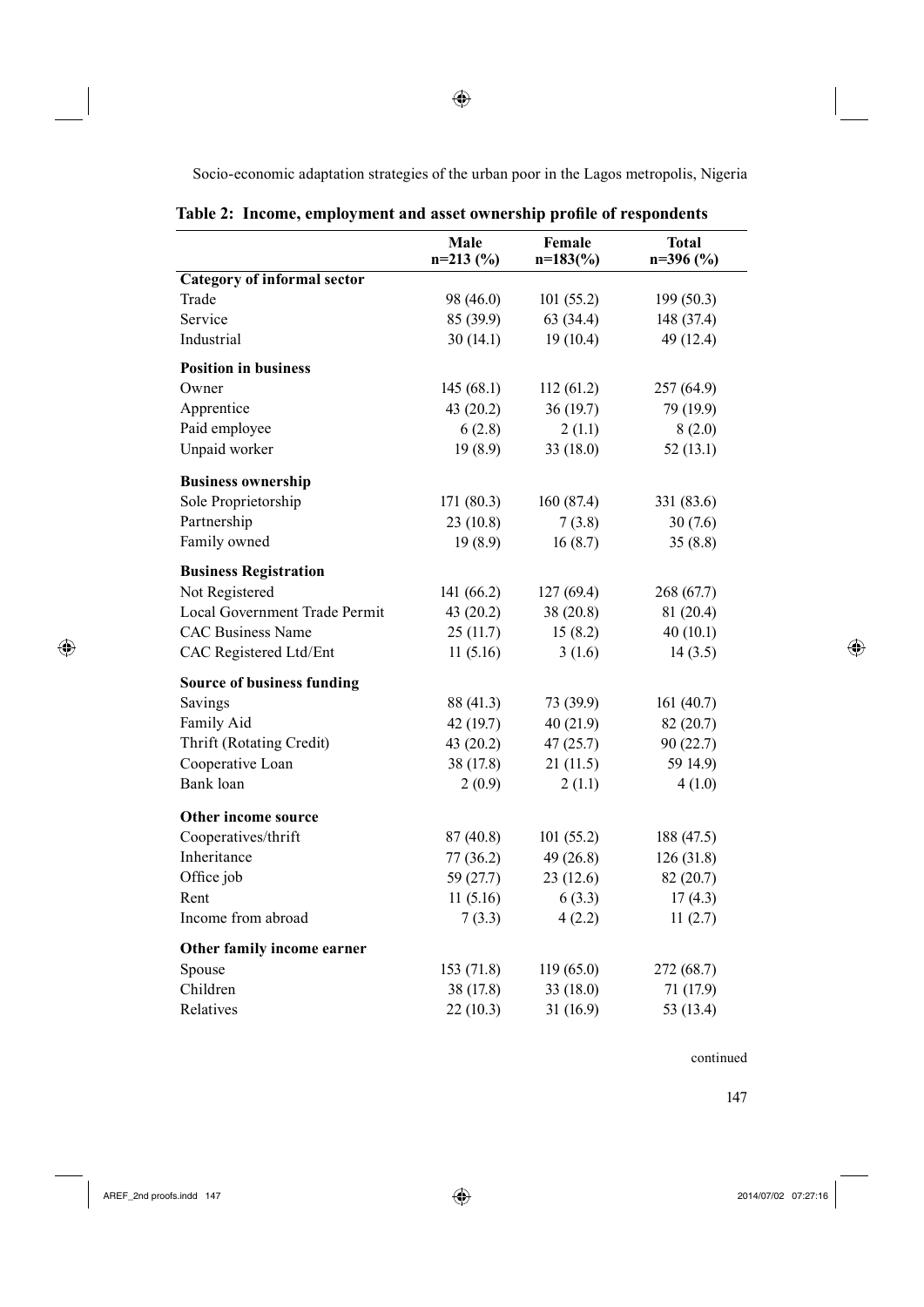◈

Taibat Lawanson and Leke Oduwaye

|                                      | Male<br>$n=213(%)$ | Female<br>$n=183\,(%)$ | <b>Total</b><br>$n=396$ (%) |
|--------------------------------------|--------------------|------------------------|-----------------------------|
| <b>Monthly household income</b>      |                    |                        |                             |
| $($1 = N150)$                        | 42 (19.7)          | 59 (32.2)              | 101(25.5)                   |
| $\leq$ \$50                          | 85 (39.9)          | 81 (24.0)              | 16641.9                     |
| $$51 - $120$                         | 52 (24.4)          | 32(17.5)               | 84 (21.2)                   |
| $$121 - $200$                        | 23(10.8)           | 7(3.8)                 | 30(7.6)                     |
| $$201 - $400$                        | 11(5.16)           | 4(2.2)                 | 15(3.8)                     |
| $\geq$ \$401                         |                    |                        |                             |
| Possession of capital assets         |                    |                        |                             |
| Land                                 | 120(56.3)          | 93 (50.8)              | 213 (53.79)                 |
| House                                | 142(66.6)          | 67 (36.6)              | 209 (53.03)                 |
| Vehicle                              | 97(45.5)           | 62(33.9)               | 159(40.40)                  |
| <b>Acquisition of capital asset</b>  |                    |                        |                             |
| Inheritance                          | 139(65.3)          | 104(56.8)              | 299(75.5)                   |
| Purchase                             | 56 (26.3)          | 46(25.1)               | 102(25.8)                   |
| <b>Possession of household items</b> |                    |                        |                             |
| Generator                            | 132(61.9)          | 111(60.7)              | 257 (64.89)                 |
| Air conditioner                      | 49(23.0)           | 39(21.3)               | 13(3.53)                    |
| Refridgerator                        | 163(76.5)          | 154(84.2)              | 182 (45.96)                 |
| DVD player                           | 180 (84.5)         | 161 (87.9)             | 335 (84.60)                 |

Source: Fieldwork (2010)

⊕

About 67.4 per cent of respondents had household monthly incomes lower than the national minimum wage of N18,000 (\$125). Modal monthly income range across the study area was between N7,500 and N18,000 (\$50–\$125) and about 41.9 per cent of respondents fell within this category. Apart from informal enterprises, respondents had access to other income flows – mainly income from abroad  $(2.7%)$ and returns from thrift/cooperative collaborations (47.5%) – which corroborates the literature that states that cooperative societies and rotating credit associations are the insurance of the low-income earner (World Bank, 2002). Across the study area, contributors to household income included spouses (69%), children (17.9%) and livein kinfolk (13.4%). With regard to the possession of assets, more than 50 per cent of respondents returned positive responses related to ownership of house and land, although in most cases the properties were family owned and located in their native villages. About 40 per cent of respondents owned cars or motorcycles, most of which are used for income generation as commercial unregistered taxis (*kabukabu* and *okada* in local parlance).

A clear demarcation could not be determined on which household assets were used for business and which were exclusively for household use, corroborating the

AREF\_2nd proofs.indd 148 2014/07/02 07:27:16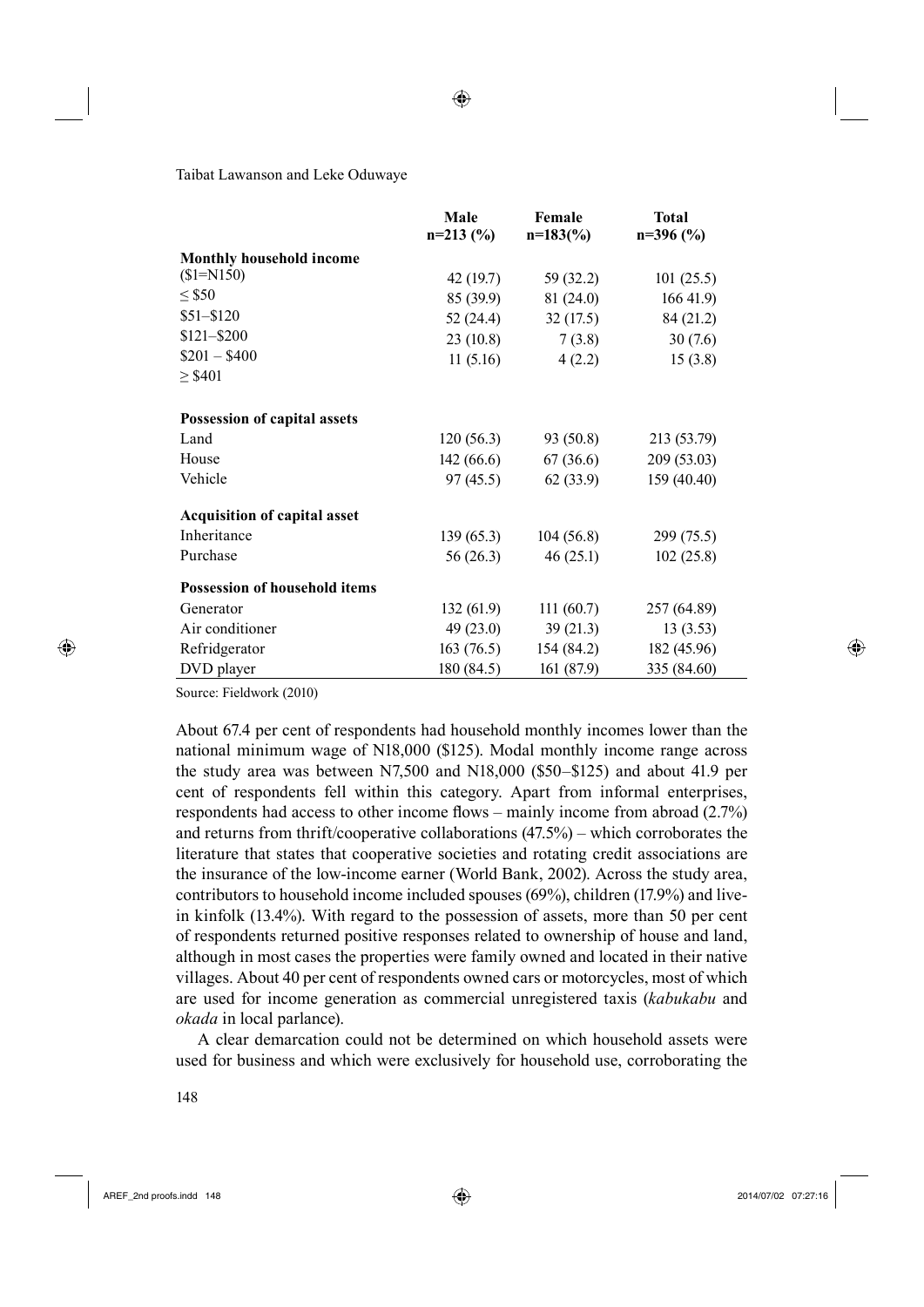literature which states that informal sector entrepreneurs are unable to separate their economic life from other experiences (Tipple, 2005). An example is the electricitygenerating set: over 64 per cent of respondents own such sets, primarily for use in their income-generating activities. However, the sets are also used in the household once the business day is over. While all the respondents owned electric fans, only 3.5 per cent owned air conditioners, which were purchased to encourage customers to visit their businesses. Many informal service activities – especially business centres and hair salons – had this asset. Because of the general lack of organised open spaces across the study area, most respondents indulge in passive recreation, such as watching movies, hence more than 80 per cent of them own television sets and DVD players. The proliferation of mass-produced and imported fairly used items makes the possession of household appliances such as television sets, compact disc players, electric kettles and refrigerators easily affordable for most households.

Chi Square tests were conducted to examine the extent of association between gender and various economic factors (see Table 3).

|                                     | value                | df             | sig   | <b>Remarks</b>  |
|-------------------------------------|----------------------|----------------|-------|-----------------|
| Category of informal sector         | 14.787a              | $\overline{2}$ | 0.001 | Significant     |
| <b>Position in business</b>         | $6.978$ <sup>a</sup> | 3              | 0.073 | Not significant |
| <b>Business ownership</b>           | 7.786a               | 4              | 0.100 | Not significant |
| <b>Business registration</b>        | 18.897a              | 4              | 0.001 | Significant     |
| Source of business funding          | $6.154$ <sup>a</sup> | 5              | 0.292 | Not significant |
| Other income source                 | $1.810^a$            | 4              | 0.771 | Not significant |
| <b>Monthly household income</b>     | $9.051$ <sup>a</sup> | 4              | 0.060 | Not significant |
| Possession of capital assets        | 1.187a               | 1              | 0.276 | Not significant |
| Acquisition method of capital asset | 2.633a               | 4              | 0.621 | Not significant |

**Table 3: Chi square tests of economy and gender**

Significant male/female contrasts were observed in the category of informal sector participation (chi = 14.787, p=0.001). The study revealed that participation in the informal trade sector was dominated by women: 55.2 per cent as opposed to 46 per cent of men. Furthermore, significant gender differentials existed in business registration status, as the data revealed that only nine per cent of women had formal business registration, as against 16.8% of men (chi = 18.897,  $p = 0.001$ ).

# *5.3 Respondetns' expenditure on basic needs*

The key variables considered in this section were average household monthly expenditure on basic needs including housing, food, medical care, power supply (direct and generator) as well as social obligations.

The average monthly expenditure on various basic needs fell below N5,000 (\$33) (see Table 4). Most households expended less than N5,000 on any category monthly. Mode value across all expenditure and income categories also fell within this range.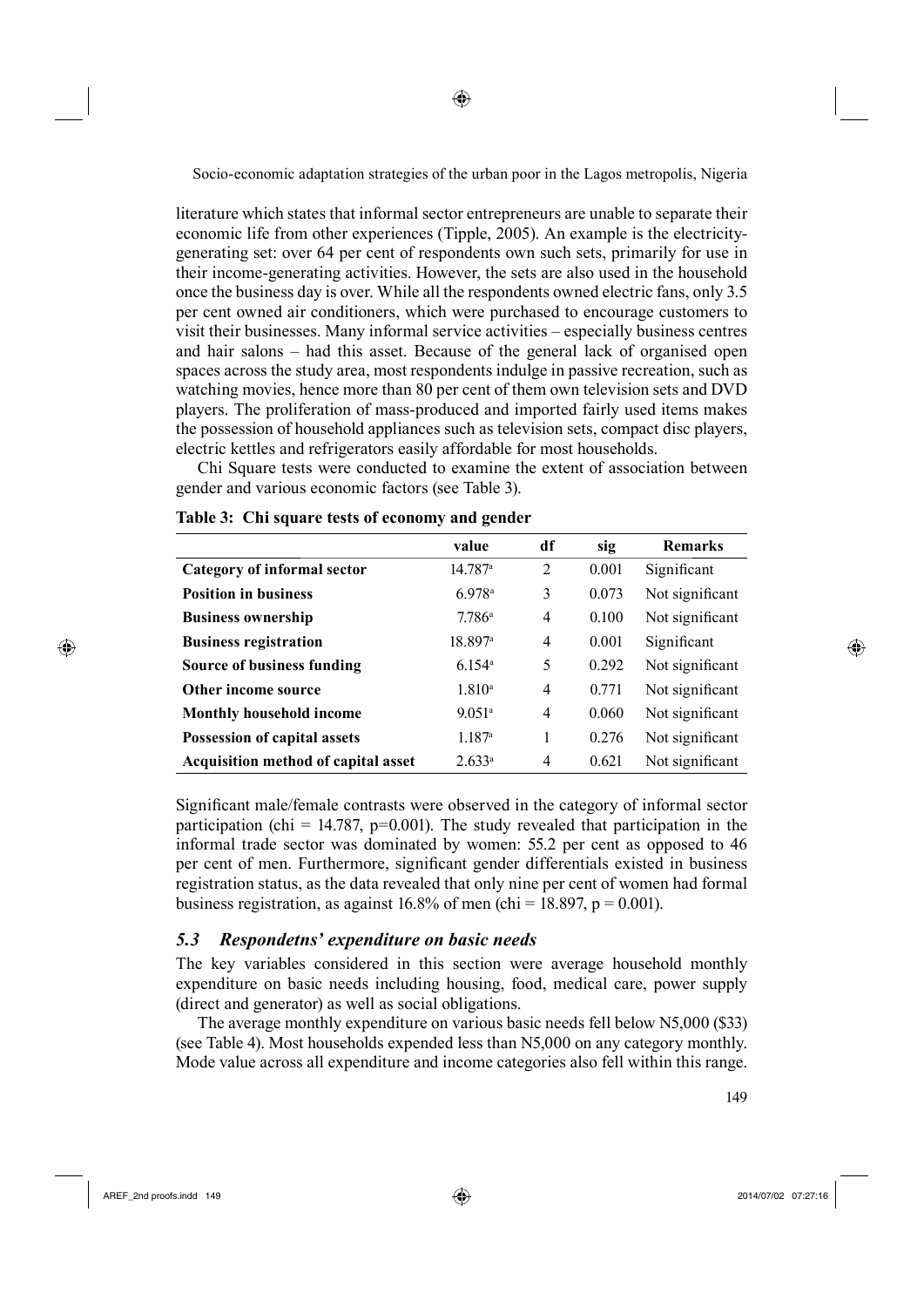Expenditure on housing was kept at a minimum, because regardless of the size of the household, the heads of the households claimed they could not afford to rent more than two rooms. As such, in situations where single-room apartments were rented, the livingroom was converted to sleeping space at night. In some cases, the corridors of the buildings were also used as sleeping spaces. Older children were encouraged to leave home and become independent early on. Medical care was usually in response to malaria attacks and the patent medicine store and indigenous herb sellers (*alagbo* or *elewe omo* in local parlance) were heavily patronised. Most respondents sent members of their families who were gravely ill back to their villages, often citing spiritual attacks as being responsible for such cases.

| Income (\$)<br><b>Expenditure (\$)</b> | $\leq 50$<br>$(\%)$<br>$n=101$ | $51 - 120$<br>$\frac{6}{2}$ n=166 | $121 - 200$<br>$(\%)$<br>$n=84$ | $201 - 400$<br>$(\%)$<br>$n=30$ | $\geq$ \$401<br>(%)<br>$n=15$ | <b>Total</b><br>$(\%)$<br>$n=396$ |
|----------------------------------------|--------------------------------|-----------------------------------|---------------------------------|---------------------------------|-------------------------------|-----------------------------------|
| <b>Housing</b>                         |                                |                                   |                                 |                                 |                               |                                   |
| $0 - 33$                               | 98.0                           | 40.3                              | 25.0                            | 33.3                            | 40.0                          | 51.26                             |
| $34 - 66$                              | 1.9                            | 59.0                              | 72.6                            | 43.4                            | 46.7                          | 45.7                              |
| $\geq 67$                              | $\boldsymbol{0}$               | 0.60                              | 2.4                             | 23.3                            | 13.3                          | 3.0                               |
| Food                                   |                                |                                   |                                 |                                 |                               |                                   |
| $0 - 33$                               | 84.2                           | 68.7                              | 44.0                            | 36.7                            | 26.7                          | 63.4                              |
| $34 - 66$                              | 11.9                           | 25.9                              | 39.3                            | 56.6                            | 40.0                          | 28.0                              |
| $\geq 67$                              | 3.9                            | 5.4                               | 16.7                            | 6.7                             | 33.3                          | 8.6                               |
| <b>Medical</b>                         |                                |                                   |                                 |                                 |                               |                                   |
| $0 - 33$                               | 97.0                           | 80.1                              | 89.3                            | 86.7                            | 66.7                          | 86.4                              |
| $34 - 66$                              | 2.9                            | 17.5                              | 8.3                             | 10.0                            | 33.3                          | 11.8                              |
| $\geq 67$                              | $\boldsymbol{0}$               | 2.4                               | 2.4                             | 3.3                             | $\theta$                      | 1.8                               |
| Electricity                            |                                |                                   |                                 |                                 |                               |                                   |
| $0 - 33$                               | 79.2                           | 86.7                              | 85.7                            | 83.3                            | 73.3                          | 83.8                              |
| $34 - 66$                              | 16.8                           | 12.7                              | 11.9                            | 10.0                            | 20.0                          | 13.6                              |
| $\geq 67$                              | 3.9                            | 0.60                              | 2.4                             | 6.7                             | 6.7                           | 2.5                               |
| Generator                              |                                |                                   |                                 |                                 |                               |                                   |
| $0 - 33$                               | 94.1                           | 96.4                              | 96.4                            | 93.3                            | 6.7                           | 94.4                              |
| $34 - 66$                              | 5.9                            | 1.8                               | 3.6                             | 6.7                             | 26.7                          | 4.5                               |
| $\geq 67$                              | $\boldsymbol{0}$               | $\boldsymbol{0}$                  | $\boldsymbol{0}$                | $\theta$                        | 6.7                           | 0.3                               |
| <b>Social obligation</b>               |                                |                                   |                                 |                                 |                               |                                   |
| $0 - 33$                               | 88.1                           | 94.0                              | 94.0                            | 83.3                            | 73.3                          | 90.4                              |
| $34 - 66$                              | 8.9                            | 4.2                               | 3.6                             | 10.0                            | 13.3                          | 6.6                               |
| $\geq 67$                              | 3.0                            | 1.8                               | 2.4                             | 6.7                             | 13.3                          | 3.0                               |

**Table 4: Average monthly household expenditure on basic needs**

(\$1: N150) Source: Fieldwork (2010)

⊕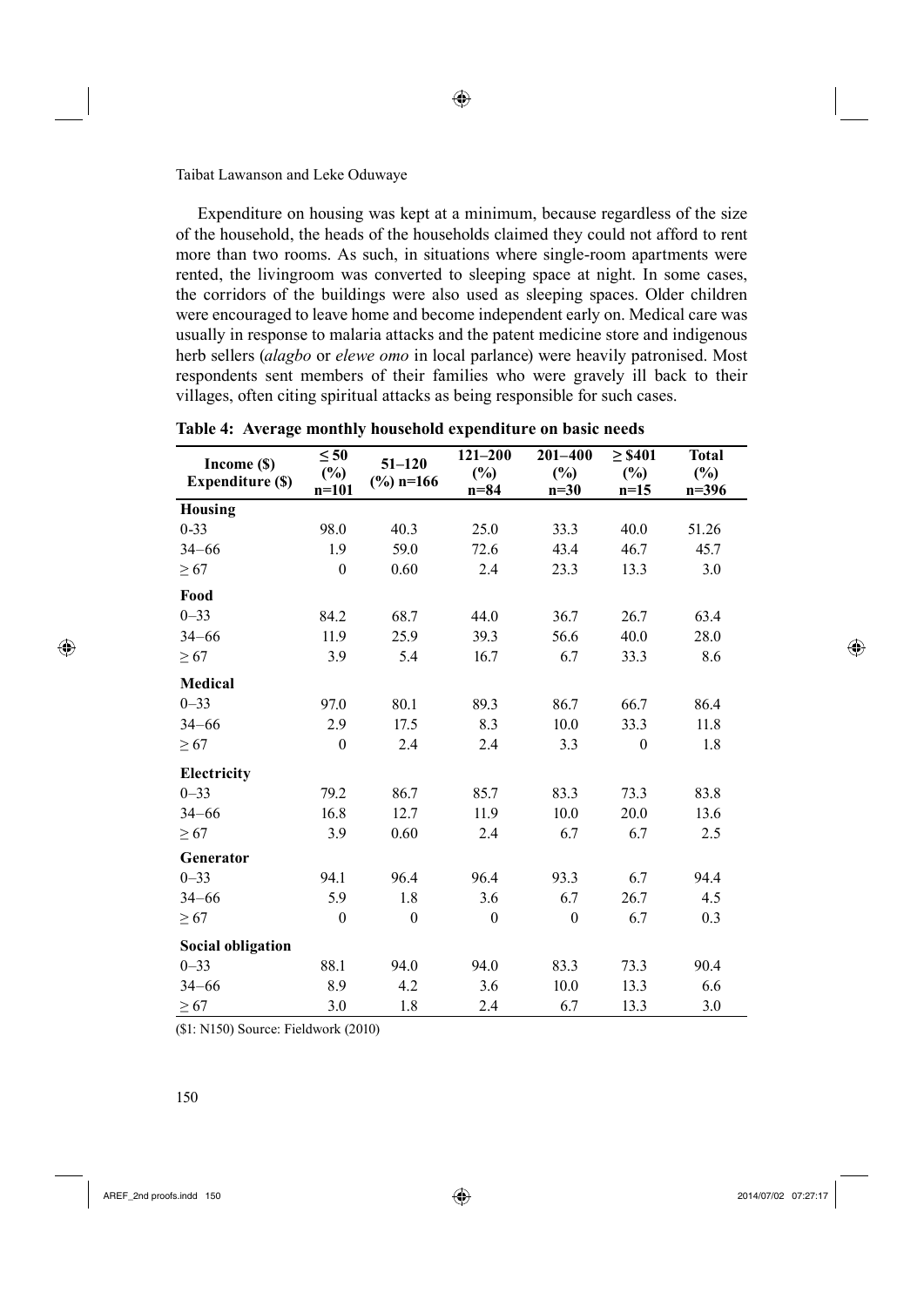◈

194Food adaptation strategies included foregoing meals, home gardening (usually vegetables) which often results in food exchanges within social networks, foregoing proteins and, in extreme cases of lack, gate-crashing local parties for leftovers.

An interesting issue that was revealed was expenditure on power, with 13.6 per cent of respondents spending between N5,000 and N10,000 (\$34–\$55) monthly on power from the national grid, while 4.5 per cent spent the same on powering their generators during the same period. The study revealed that the higher the household income, the higher the expenditure on power. Casual observation revealed the use of rechargeable lanterns, kerosene lamps, candles and coal irons as alternatives.

About three per cent of respondents spent more than N10,000 (over \$55) monthly to meet social obligations such as donations, dues and levies to town associations, church societies, community associations and social clubs. The study revealed this pattern across all income levels, further strengthening the position of the literature which identifies social networks as an important safety net for the urban poor (Hossain, 2005).

Analysis of Variance (ANOVA) tests further explain the linear relationship and level of significance between household monthly income and monthly expenditure on basic household needs (see Table 5).

|                    | Sum of  | Df | Mean   | F      | Sig.  | <b>Remarks</b> |
|--------------------|---------|----|--------|--------|-------|----------------|
|                    | squares |    | square |        |       |                |
| Food               | 65.567  | 4  | 16.392 | 9.920  | 0.000 | Significant    |
| Housing            | 7.152   | 4  | 1.788  | 3.944  | 0.004 | Significant    |
| Medicals           | 18.903  | 4  | 4.726  | 12.344 | 0.000 | Significant    |
| Electricity        | 2.850   | 4  | .713   | 4.731  | 0.001 | Significant    |
| Generator          | 16.420  | 4  | 4.105  | 11.949 | 0.000 | Significant    |
| Social obligations | 14 292  | 4  | 3.573  | 10.549 | 0.000 | Significant    |

**Table 5: Tests for income and expenditure on basic needs**

The tests reveal significant variations in terms of household expenditure on food, housing, medical needs, electricity (direct and alternative) and social obligations across the entire study area.

# *5.4 Social security profi le of respondents*

The key variables considered in this section are membership of social groups, as well as knowledge and participation in poverty alleviation programmes.

Participation in social groups – especially those related to non-work (church society, town union, social club and community association) and work (cooperative/ thrift society and/or local chapter of artisans' association) – was found to be a key parameter for the survival of inhabitants of the study area. The rotating credit groups, especially, were the major social security mechanisms in place for most

⊕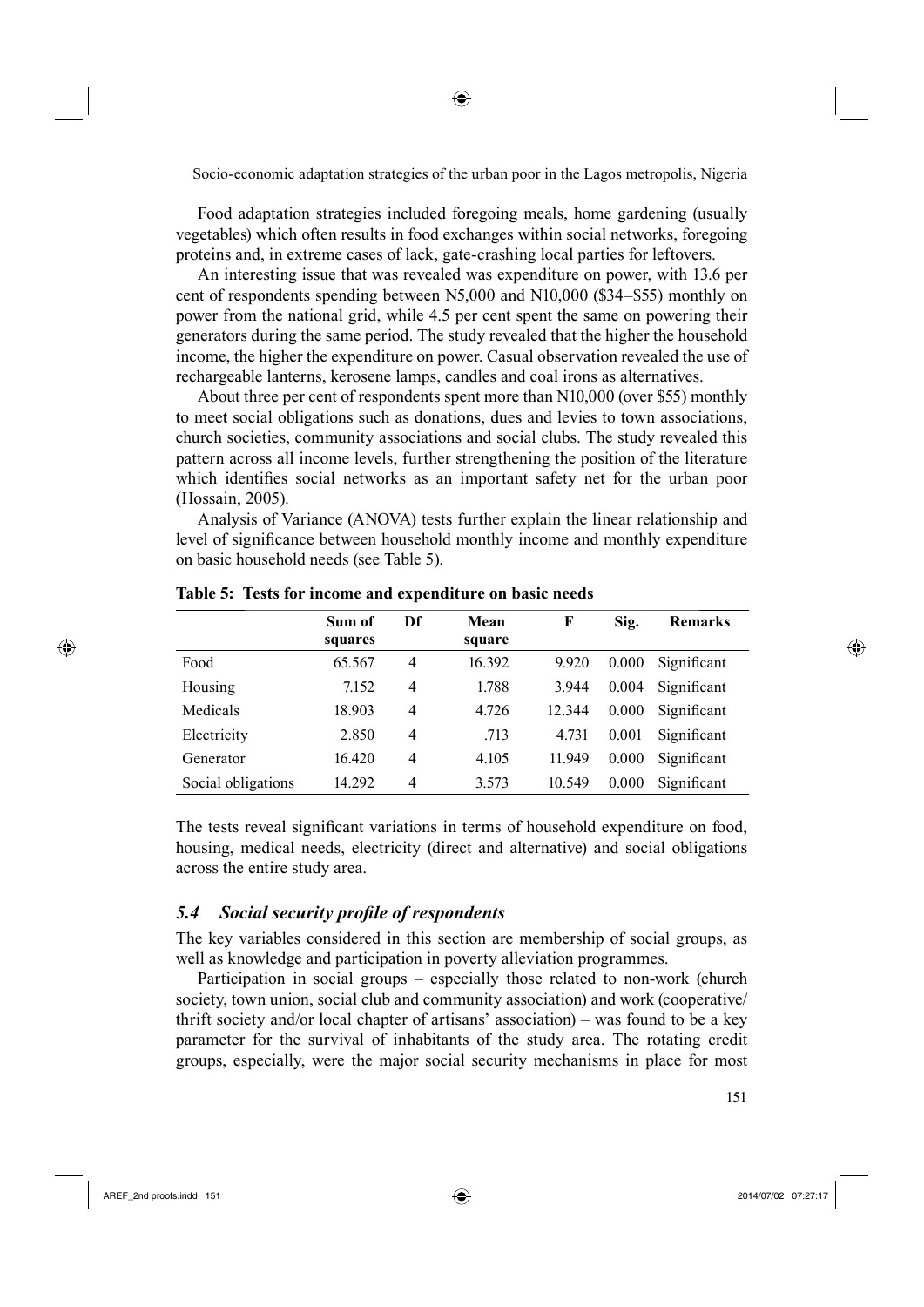respondents, as shown in Table 6. Respondents were asked to identify the groups belonged to, and in many cases they belonged to more than one category in each subset. It was discovered that 56 per cent of respondents belonged to non-work social groups, while 84 per cent belonged to work-based social groups. More respondents belonged to village groups in the non-work category, while the rotating credit groups had the highest membership among the work-based groups.

|                                       | <b>Category of informal</b><br>economy |                                    |                                  | <b>Position</b><br>Gender<br>in<br>business |                           |                                | <b>Total</b> |
|---------------------------------------|----------------------------------------|------------------------------------|----------------------------------|---------------------------------------------|---------------------------|--------------------------------|--------------|
|                                       | <b>Trade</b><br>$(\%)$<br>$n=199$      | <b>Industrial</b><br>(%)<br>$n=30$ | <b>Service</b><br>(%)<br>$n=148$ | Owner<br>$(\%)$<br>$n=257$                  | Male<br>$(\%)$<br>$n=213$ | Female N=396<br>(%)<br>$n=186$ |              |
| <b>Non-work social</b>                |                                        |                                    |                                  |                                             |                           |                                |              |
| networks                              | 63.8                                   | 36.6                               | 50.0                             | 65.8                                        | 44.1                      | 74.7                           | 58.8         |
| Faith-based                           | 55.3                                   | 80.0                               | 60.1                             | 68.5                                        | 67.1                      | 56.5                           | 74.7         |
| Village group                         | 33.7                                   | 30.0                               | 25.7                             | 33.1                                        | 40.8                      | 13.4                           | 35.1         |
| Neighbourhood/CDA<br>Social club      | 54.3                                   | 6.3                                | 54.1                             | 70.0                                        | 76.9                      | 32.8                           | 56.8         |
| Work-based social                     |                                        |                                    |                                  |                                             |                           |                                |              |
| networks                              | 66.8                                   | 90.0                               | 93.9                             | 85.2                                        | 89.7                      | 79.0                           | 85.4         |
| Trade group                           | 89.4                                   | 100.0                              | 71.6                             | 74.7                                        | 77.5                      | 83.3                           | 80.8         |
| Cooperative/thrift<br>Rotating credit | 92.9                                   | 70.0                               | 95.3                             | 96.1                                        | 78.9                      | 96.2                           | 87.6         |
| Major benefit of                      |                                        |                                    |                                  |                                             |                           |                                |              |
| social group                          | 92.9                                   | 100.0                              | 83.8                             | 92.9                                        | 94.4                      | 90.3                           | 93.2         |
| Financial aid                         | 89.9                                   | 70.0                               | 87.8                             | 79.4                                        | 84.5                      | 81.2                           | 83.6         |
| Social support                        | 65.3                                   | 56.7                               | 75.0                             | 73.1                                        | 82.6                      | 62.9                           | 73.9         |
| Kinship                               | 83.9                                   | 86.7                               | 93.9                             | 85.6                                        | 94.4                      | 82.2                           | 89.4         |
| Insurance mechanism                   |                                        |                                    |                                  |                                             |                           |                                |              |
| <b>Beneficiary of</b>                 |                                        |                                    |                                  |                                             |                           |                                |              |
| poverty alleviation                   | 11.1                                   | 23.3                               | 17.6                             | 31.5                                        | 15.7                      | 19.0                           | 26.8         |
| programme                             | 26.1                                   | 23.3                               | 49.7                             | 42.0                                        | 13.2                      | 37.5                           | 26.8         |
| <b>NAPEP</b>                          | 21.6                                   | 10.0                               | 45.3                             | 15.2                                        | 23.0                      | 18.3                           | 20.9         |
| PAP                                   | 19.6                                   | 3.3                                | 39.9                             | 42.4                                        | 5.2                       | 19.9                           | 12.1         |
| NGO                                   |                                        |                                    |                                  |                                             |                           |                                |              |
| Faith-based                           |                                        |                                    |                                  |                                             |                           |                                |              |

|  | Table 6: Social network profile of respondents |  |  |
|--|------------------------------------------------|--|--|
|--|------------------------------------------------|--|--|

Source: Fieldwork (2010)

The respondents identified the following, in order of importance, as the major benefits they derived from membership of these social organisations: financial aid,

 $\bigoplus$ 

↔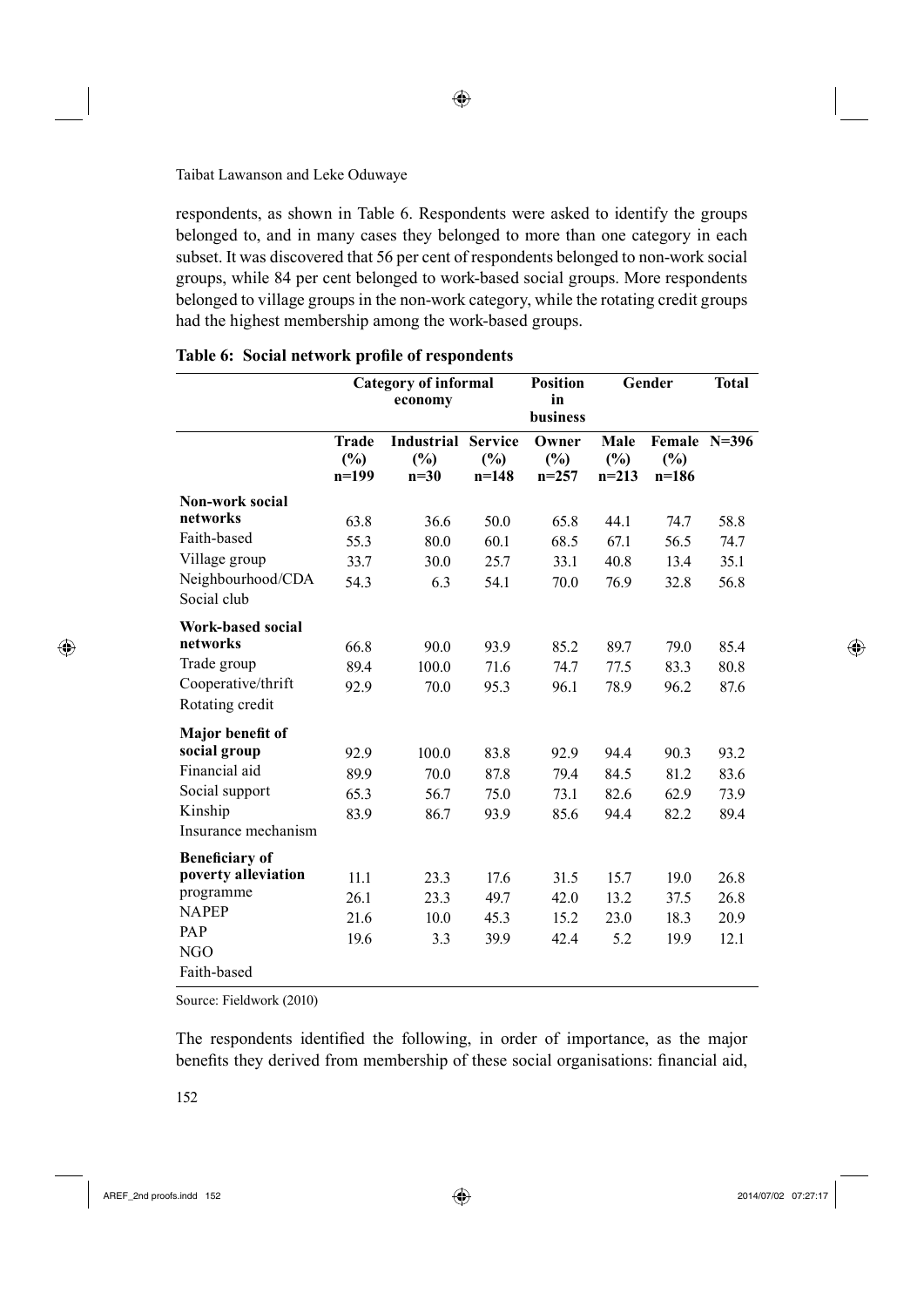insurance mechanism, social support and kinship. Financial aid though loans was particularly beneficial, as many respondents claimed that the terms and conditions of the rotating credit schemes and the cooperative society loans were agreeable and less burdensome than those of formal credit institutions. The insurance mechanism offered, especially in emergency situations, support in cash or usually in kind, when someone approached the group. Among the non-work-based groups, support was in the form of babysitting, sharing of information and market stock, when necessary. Social support included advocacy and protection from hostile municipal authorities and extortionist neighbourhood gangs, while kinship benefits were mainly derived through the socialisation process, whereby native laws and customs were reinforced, hence the respondents retained core traditional values despite being in a city as big as Lagos. They were able to share memories, establish friendships, and receive from or show support to fellow migrants and kinfolk.

About 21 per cent of respondents had been beneficiaries of poverty alleviation programmes. When asked to rank these programmes in order of effectiveness, the respondents reported the following in order of approval: Self-help groups/NGOs; faith-based organisations; Lagos State government; Federal government. While the government programmes were structured, the selection of participants was usually based on political affiliation. More women, informal service providers and business owners had been beneficiaries of the Lagos State Poverty Alleviation Programme (PAP), while operators of informal service activities had benefited most from the various poverty alleviation programmes, usually in the form of training.

In order to determine if significant difference in access to the various poverty alleviation programmes existed across the informal economic subsectors, the test of homogeneity of variance was done (see Table 7).

|                            | Levene<br>statistic | df1 | df2 | Sig.  | <b>Remarks</b>  |
|----------------------------|---------------------|-----|-----|-------|-----------------|
| <b>NAPEP</b>               | 0.754               |     | 355 | 0.471 | Not significant |
| <b>PAP</b>                 | 26.339              | 2   | 352 | 0.000 | Significant     |
| NGO/self-help organisation | 3.857               | 2   | 350 | 0.022 | Significant     |
| Faith-based organisation   | 36.800              |     | 350 | 0.000 | Significant     |

**Table 7: Test of homogeneity of variance of types of poverty alleviation programmes**

The P-values are all less than  $\alpha$ =.05, except for the Federal Government's National Poverty Eradication Programme  $(p=0.471)$ , hence the conclusion is that, except for federal government initiatives, access to poverty alleviation programmes across the study area was the same.

AREF\_2nd proofs.indd 153 2014/07/02 07:27:17

⊕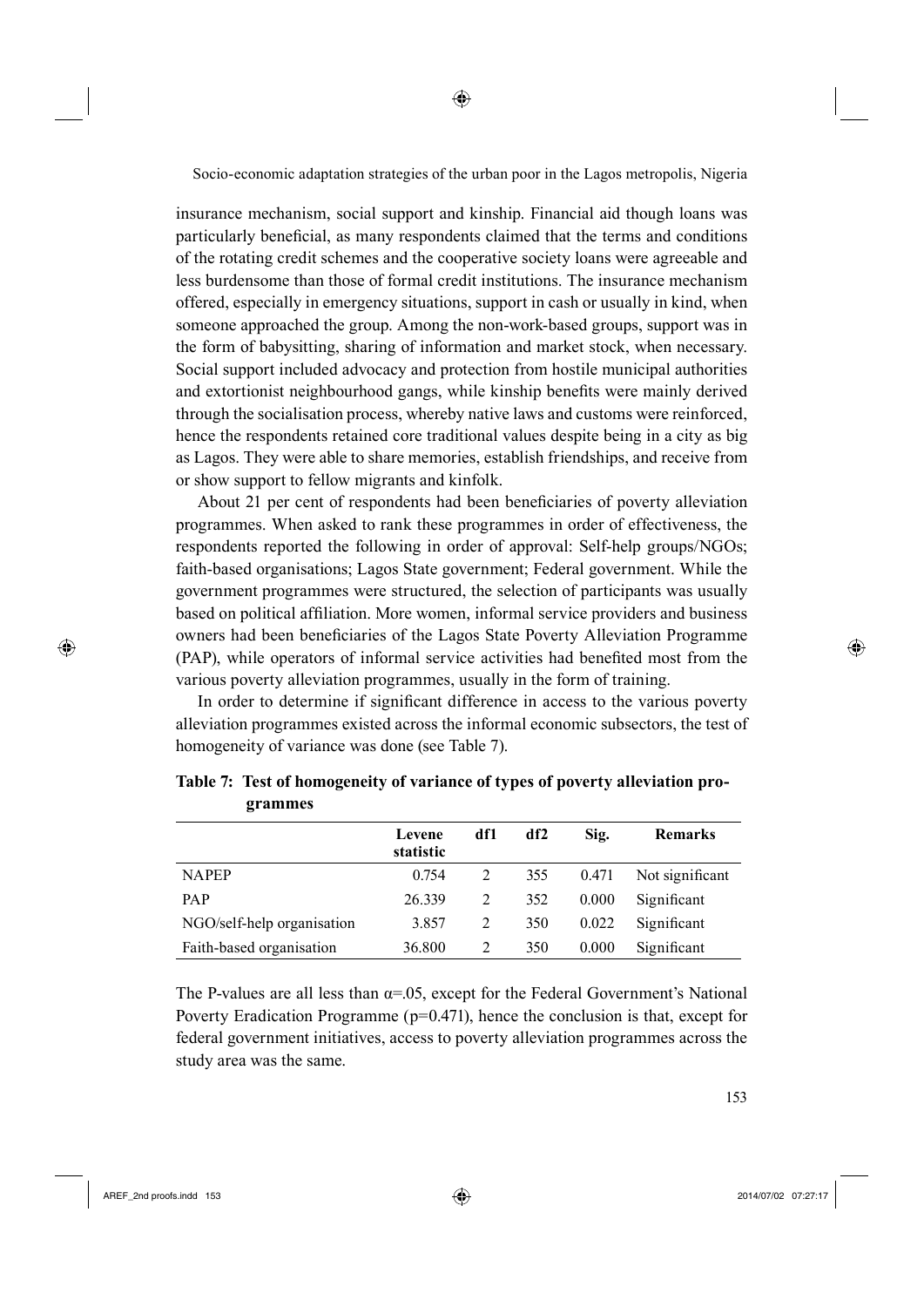# **6 Discussion and policy recommendations**

This study has evaluated socio-economic adaptation strategies of residents of lowincome settlements in the Lagos metropolis, through an assessment of their livelihood and lifestyle patterns. The study revealed that the urban poor in Lagos metropolis survive primarily by being involved in the informal sector of the economy, as well as thanks to the strong kin-based networks and cooperative alliances which serve as social safety nets. It was discovered that both work-based (rotating credit groups) and non-work-based (ethnic alliances) social organisations were useful support mechanisms. It is important that poverty alleviation policies recognise the strengths of these organisations and channel pro-poor development initiatives through them.

The study also found that respondents primarily survive by engaging in the informal economy, especially home-based trade enterprises. The informal economic sector must be accepted as a reality of the urban age, rather than its current status as an illegal phenomenon. However, structures must be put in place to ensure that the potentials of the informal economy are harnessed in a mutually beneficial way, for the respondents and the city. One method of achieving this may be to integrate the informal sector into the urban land use system. The first step towards regulating the sector should be recognising social organisations as stakeholders in the urban system.

Membership of a registered/recognised cooperative must offer more than the self-help advantages current systems provide. Members should be recognised as legitimate income earners in the city, and their contributions to the economy of the city must not be cloaked under 'the shadow economy', as described by Neuwirth (2011). The Corporate Affairs Commission, as well as local ministries of economic planning and commerce, should facilitate the establishment of a cadre that caters to owners and operators of micro-enterprises. This study found that almost 20 per cent of respondents obtained local trade permits, while another ten per cent registered their business names with the Corporate Affairs Commission, hence it can be inferred that a less cumbersome registration structure and process will encourage more informal entrepreneurships to grow beyond mere survivalist enterprises.

Social cooperatives can be further strengthened with institutional support. Government can facilitate the establishment of a system by which cooperatives can engage with formal financial institutions on behalf of their members. Rotating credit groups, who have had immense success with their loan structure, will be particularly effective in this regard and will empower more informal enterprises (especially the industrial sub-group) to access formal sector funding, while loan repayments will be structured in a manner similar to those currently being administered by the rotating credit groups. These micro-businesses will eventually metamorphose into growth enterprises, offering support beyond kith and kin and contributing significantly to community development.

With many respondents unable to separate livelihood and lifestyle expenditure, it is important that basic training in financial management be introduced into the poverty alleviation programmes as well as the loan packages.

5154

⊕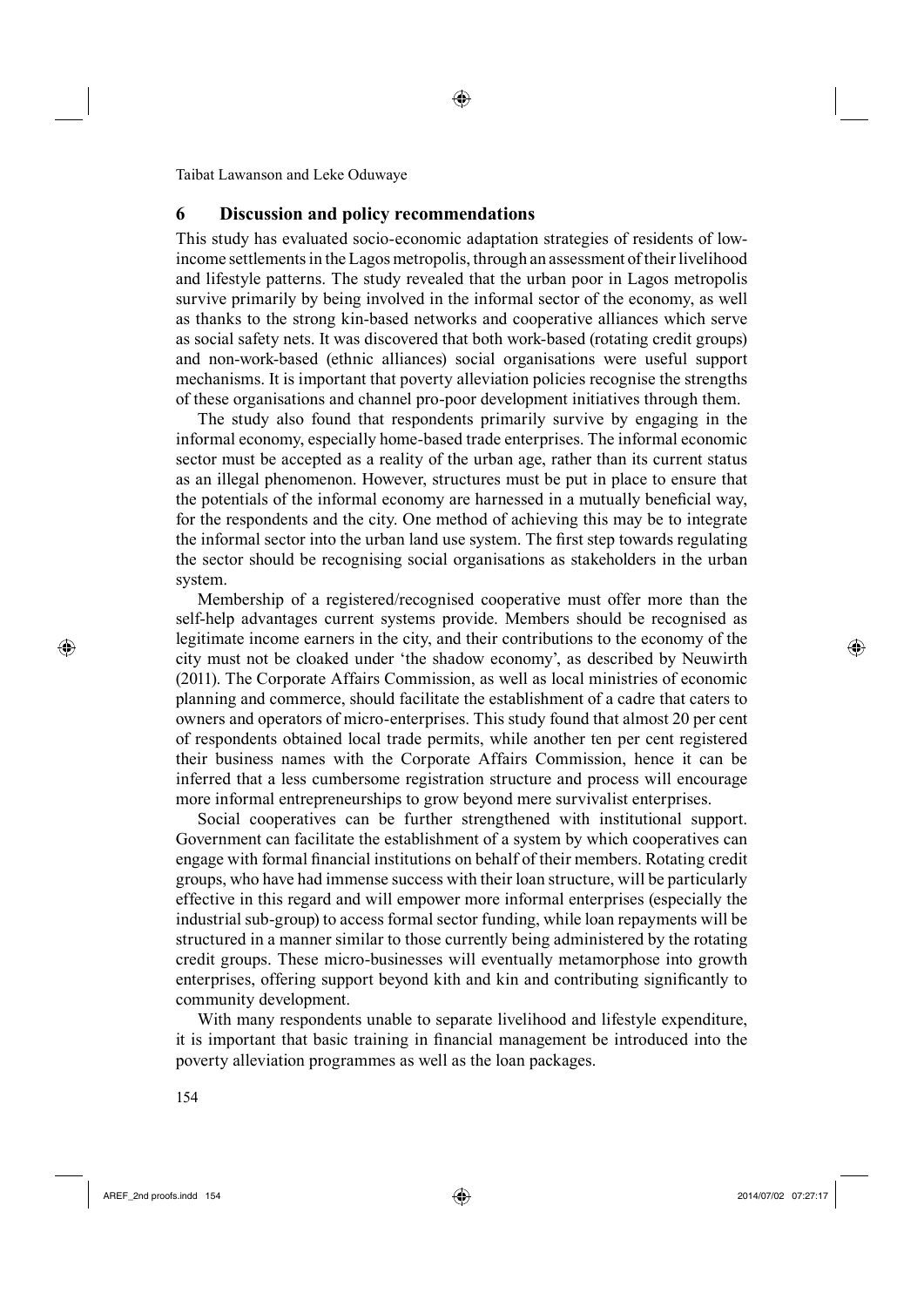◈

The importance of non-work affiliations was highlighted in the study. The strong influence of ethnic alliances is a case in point: these organisations offer support by giving fresh migrants their first jobs, and often being the port of first call during emergencies. The fact that they assist in non-financial ways as well, must be emphasised.

The gender dynamics that are apparent in socio-economic adaptation strategies must also be considered. The study revealed that 51.7 per cent of single-parent households are headed by females. Furthermore, women dominate the survivalist trade enterprises and have to rely strongly on rotating credit schemes and faith-based support groups. The study revealed that more women have been beneficiaries of government poverty alleviation programmes than men. However, these programmes have been largely tokenist in nature, and have not achieved much in the estimation of the recipients. It is therefore important that gender-specific poverty alleviation programmes be designed and implemented, and that projects to empower women be channelled through their rotating credit schemes, as well as neighbourhood and faith organisations.

# **7 Conclusion**

⊕

For a city to be sustainable, it must provide an enabling environment for her citizens to prosper, by ensuring that the policies formulated and implemented are those that protect and enhance the immediate and long-term wellbeing of all – including the vulnerable and marginalised. Effective urban poverty control can only be actualised through the application of a pragmatic approach involving civic reorientation, urban redevelopment and the entrenchment of a results-oriented system of urban management, encapsulated in the pro-poor planning concept of urban development.

Pro-poor planning integrates community development mobilisation, economic development and urban planning. Communities suffering economic insufficiency, stagnation or decline must adopt strategies that remedy such through activities aimed at harnessing local resources (human and natural) to improve the quality of life. The focus must be to ensure that strategies for urban development assist the viability of informal enterprises and the proven survival strategies of the urban poor, accepting them as part of the urban fabric and working with them to achieve sustainable development which has positive economic as well as social impacts. Gender dynamics must also be considered, as poverty alleviation goes beyond mere economic empowerment, especially for the womenfolk, many of whom head a growing number of single-parent households.

This article has highlighted the importance of social networks in the survival strategies of the urban poor in Lagos. The importance of cooperatives as social security agents was also revealed, hence the article advances the case that for poverty alleviation and urban development to be effective, interventions must be channelled through these systems.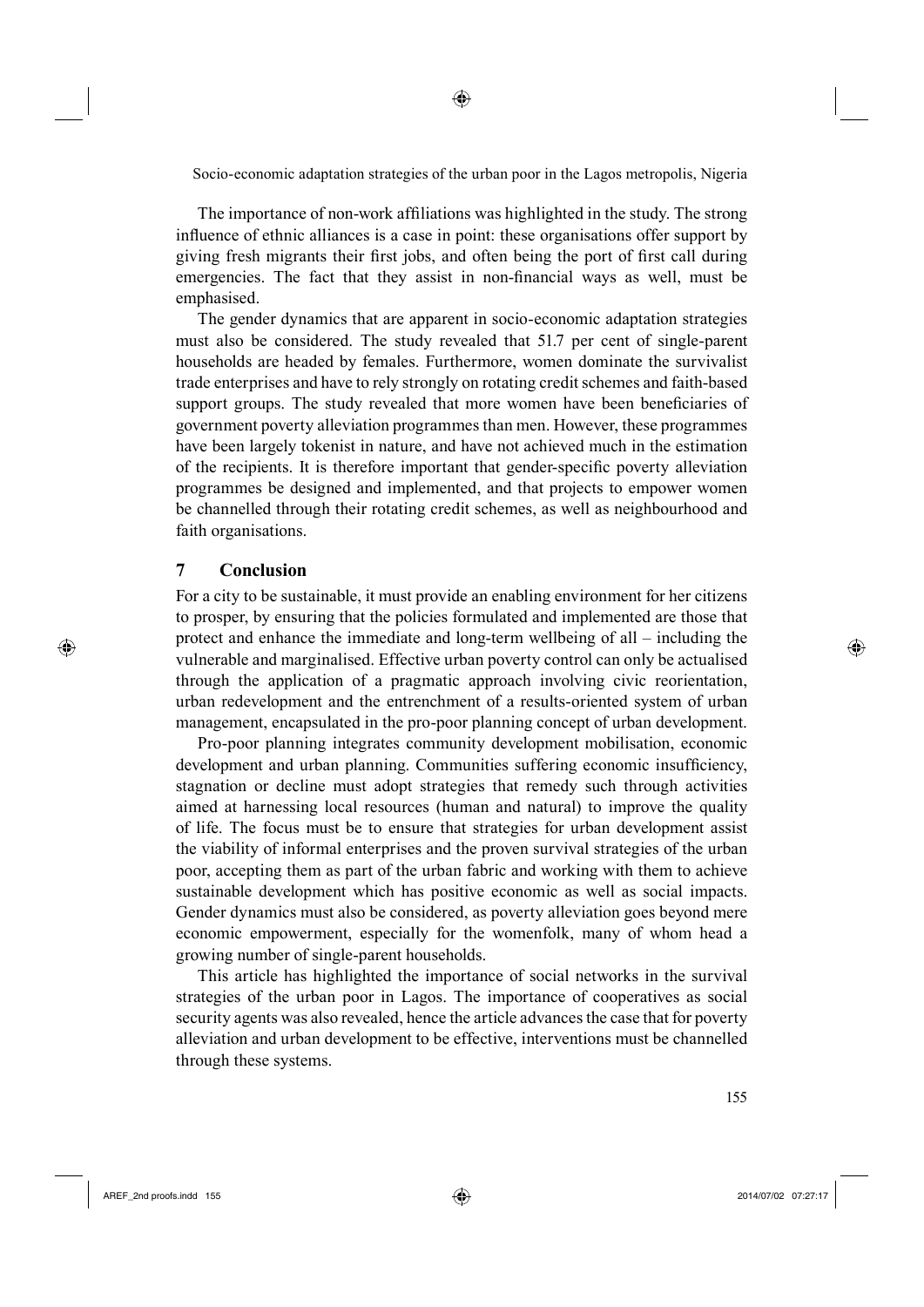◈

Taibat Lawanson and Leke Oduwaye

#### **Biographical note**

**Taibat Lawanson** is a senior lecturer in urban and regional planning at the University of Lagos, Nigeria. She holds a PhD in Urban and Regional Planning from the Federal University of Technology, Akure, Nigeria. Her research focuses on the interface of informality, governance and health in African cities. She recently co-authored a paper on the climate change vulerabilities of low-income communities in Lagos in the *International Journal of Urban Sustainable Development*. She can be contacted at tlawanson@unilag.edu.ng

**Leke Oduwaye** is professor of urban and regional panning at the University of Lagos. His research interests are spatial planning, urban governance and planning administration.

### **Acknowledgement**

This paper is a subset of the Research Project on 'Inter-Urban Differentials in Urban Poverty in the Lagos Metropolis', funded by the Central Research Grant of the University of Lagos, Nigeria.

#### **References**

⊕

- Abiodun, J. (1997). 'The challenges of growth and development in metropolitan Lagos', in Rakodi, C., (ed.). *The urban challenge in Africa: Growth and management of its large cities*, United Nations University Press, Tokyo, pp. 192–225.
- Adaawen, S. and Jørgensen, S. (2012). 'Eking out a living: The livelihood implications of urban space regulation on street hawking in Accra, Ghana', *African Review of Economics and Finance*, vol. 3, no. 2, pp. 1–14.
- Adelekan, A. (2010). 'Vulnerability of poor urban coastal communities to flooding in Lagos, Nigeria', *Environment & Urbanization*, vol. 22, no. 2, pp. 433–450.
- Adger, W. and Kelly, P. (1999). 'Social vulnerability to climate change and the architecture of entitlements', *Mitigation and Adaptation Strategies for Global Change*, vol. 4, no. 3, pp. 253–266.
- Agbola, T. and Agunbiade, E. (2007). 'Urbanization, slum development and security of tenure: The challenges of meeting Millennium Development Goal (MDG 7) in Metropolitan Lagos, Nigeria', Paper presented at the PRIPODE Workshop, Nairobi, Kenya, 11–13 June.
- Agunbiade, E. (2006). 'Analysis of spatial planning and security of tenure in Lagos', unpublished dissertation, Centre for Urban and Regional Planning, University of Ibadan, Nigeria.
- Ahmed, M. (2004). 'Socio-demographic correlates of rural poverty in Bangladesh: A case study of Gaibandha Sadar and Tanore Upazilas', *Bangladesh e-Journal of Sociology*, vol. 1, no. 2, pp. 1–14.
- Assembly of the African Union (2003). Decisions taken at the Second Ordinary Session, Maputo, Mozambique. Assembly/AU/ Dec. 6-31 (II). Addis Ababa.
- Bartlett, S. (2011). 'Children in urban poverty: Can they get more than small change?' Child Poverty Insights, Available at http://www.unicef.org (accessed 4 May 2013).
- Beall, J. and Kanji, N. (1999). Households, livelihoods and urban policy. International Development Department, School of Public Policy, University of Birmingham, UK, Urban Governance, Partnership and Poverty Series, Theme Paper 3.

AREF\_2nd proofs.indd 156 2014/07/02 07:27:17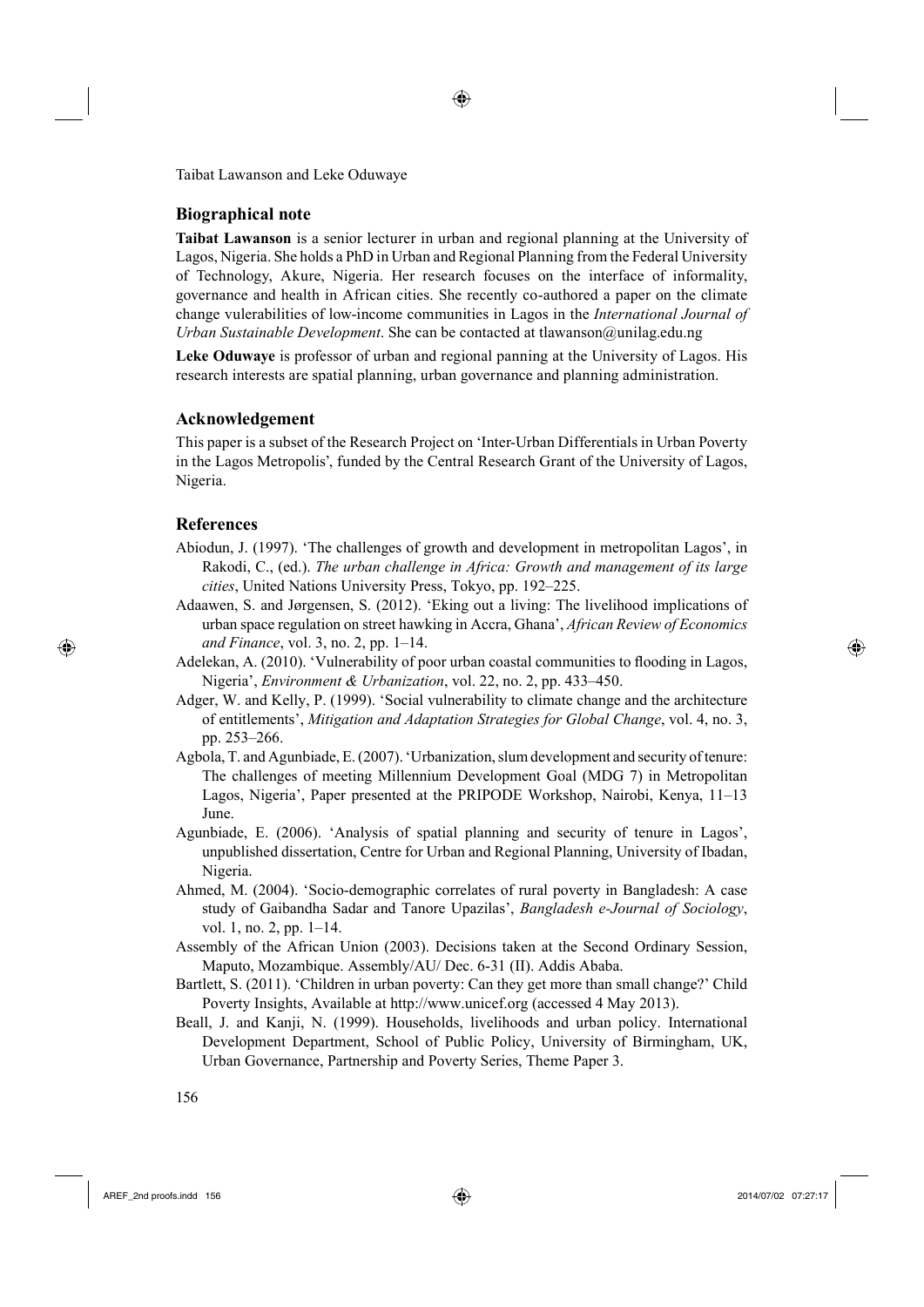◈

- Bebbington, A. (1999). 'Capitals and capabilities: A framework for analysing peasant viability, rural livelihoods and poverty', *World Development*, vol. 27, no. 12, pp. 2021– 2044.
- Blaikie, P., Cannon, T., and Wisner, B. (1994). *At risk: Natural hazards, people's vulnerability, and disasters*, Routledge, London.
- Bobo, L. (2009). 'Crime, urban poverty, and social science', *Du Bois Review*, vol. 6, no. 2, pp. 273–278.
- Bose, M. (2001). *The urban informal sector revisited: Some lessons from the field*, Institute of Development Studies, Sussex.
- Carney, D. (1998). 'Implementing the sustainable rural livelihoods approach', in Carney, D. (ed.). *Sustainable rural livelihoods: What contribution can we make?* DFID, London.
- Dankelman, I. (2003) *Gender, environment and sustainable development: Theoretical trends, emerging issues and challenges*, UN INSTRAW, New York.
- Davis, M. (2006). *Planet of slums*, Verso, New York.
- De Soto, H. (1989). *The other path: The invisible revolution in the third world*, Harper and Row, New York.
- Department for International Development (DFID) (1999). *Sustainable livelihood guidance sheets*, DFID, London.
- Ellis, F. (2000). *Rural livelihoods and diversity in developing countries*, Oxford University Press, Oxford.
- Ezeh, C. (2012). 'Urban growth and development in sub-Saharan Africa',  $2<sup>nd</sup>$  International Conference of Urban and Regional Planning, University of Lagos, Nigeria.
- Federal Office of Statistics (2010). *Nigeria: National poverty profile*, National Planning Commission, Abuja.
- Gindling, T. and Terrell, K. (2004). 'Legal minimum wages and the wages of formal and informal sector workers in Costa Rica', UMBC Economics Department Working Papers 04–102.
- Glaeser, E., Kahn, M., and Rappaport, J. (2008). 'Why do the poor live in cities? The role of public transportation', *Journal of Urban Economics*, vol. 63, no. 1, pp. 1–24.
- Harris, J. and Todaro, M. (1970). Migration, unemployment and development: A two-sector analysis. *American Economic Review*, no. 60, pp. 126–142.
- Hart, J. (1973). 'Informal income opportunities and urban employment in Ghana', *The Journal of Modern African Studies*, vol. 11, no. 1, pp. 61–89.
- Hartlauer, M. (2003). 'Women in poverty', Available at http://courses.washington.edu/ com/3 (accessed 15 June 2008).
- Hossain, M. (2005). 'Poverty, household strategies and coping with urban life: Examining livelihood framework in Dhaka City, Bangladesh', *Bangladesh e- Journal of Sociology*, vol. 2, no. 1, pp. 1–14.
- Hossain, M. (2006). 'Urban poverty and household adaptations in Dhaka City, Bangladesh', unpublished PhD thesis, Department of Anthropology, University of New South Wales, UK.

International Labour Organisation (1972). *Kenya mission report*, ILO, Geneva.

- International Labour Organisation (2002). *Report on the informal sector in sub-Saharan Africa*, ILO, Geneva.
- Jha, A., Bloch, R. and Lamond, J. (2012). *Cities and flooding: A guide to integrated urban flood risk management for the 21<sup>st</sup> century*, the World Bank, Washington, DC.

AREF\_2nd proofs.indd 157 2014/07/02 07:27:17

⊕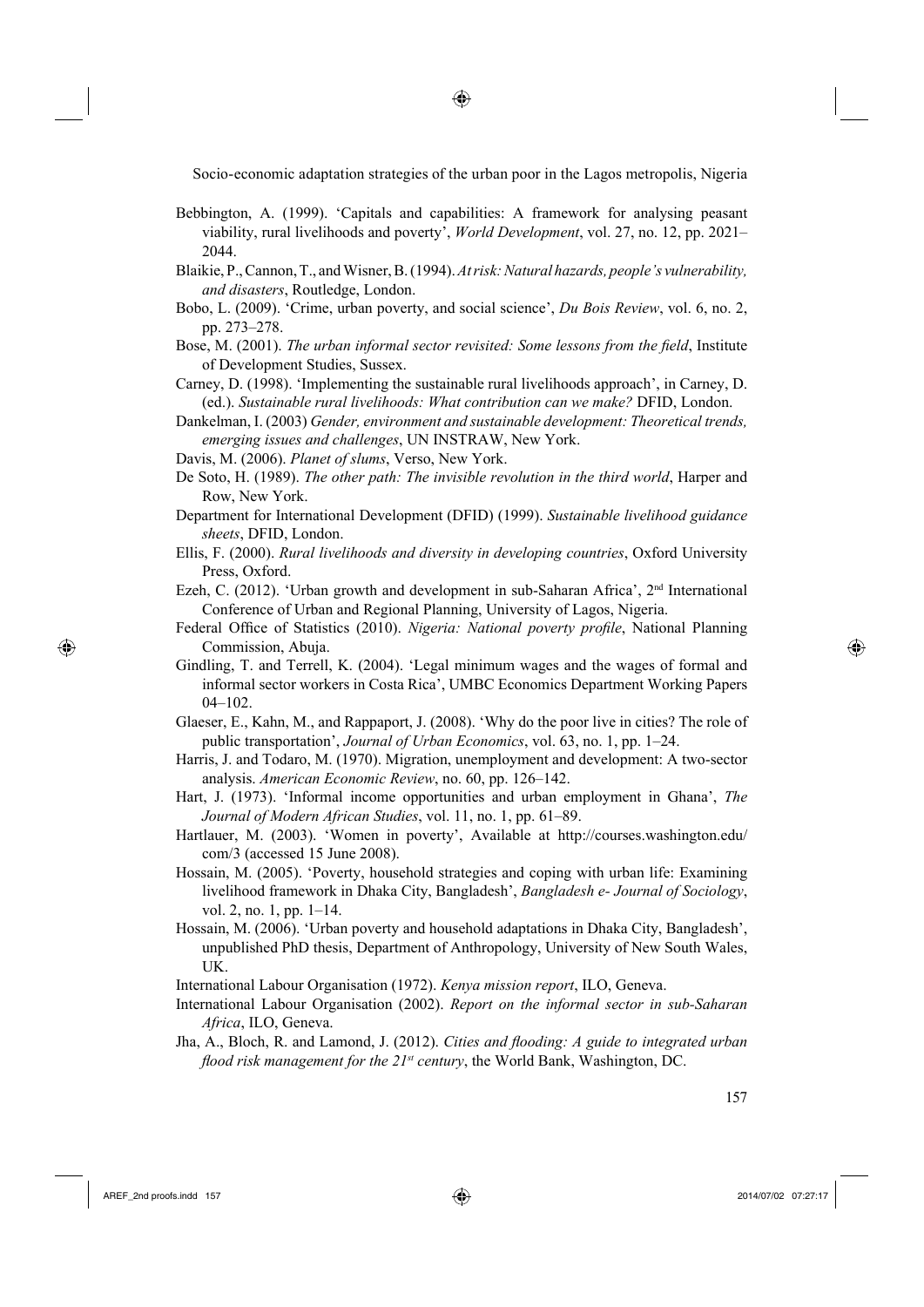Kachenje, Y. (2005). 'Home-based enterprises in informal settlements of Dar es Salaam, Tanzania', unpublished dissertation in Built Environment Analysis, Department of Urban and Regional Planning, Royal Institute of Technology, Stockholm, Sweden.

◈

- Kiguli, J. (2004). 'Gender and coping strategies for access to land for urban agriculture in Kampala city, Uganda', presented at Workshop on Gender and Urban Agriculture, Accra, Ghana.
- Lagos State Government (2006)*. Lagos State Regional Master Plan*, Ministry of Physical Planning and Urban Development, Alausa.
- Lagos State Government (2010). *Report of the Lagos State household survey*. Ministry of Economic Planning and Budget, Alausa.
- Lars, O. and Xu, K. (2008). 'How should we measure poverty in a changing world? Methodological issues and Chinese case study', *Review of Development Economics*, vol. 12, no. 2, pp. 419–441.
- Lawanson, T. (2012). 'Poverty, home based enterprises and urban livelihoods in the Lagos metropolis', *Journal of Sustainable Development in Africa*, vol. 14, no. 4, pp. 158–171.
- Lewis, D. (2003). 'Editorial', *Feminist Africa*, vol. 2, no. 2, Availabale at http://www. feministafrica.org (accessed 5 January 2009).
- Mabogunje, A. and Filani, M. (1984). 'The informal sector in a small city: The case of Kano', in Sethuraman, A. (ed.). *The urban informal sector in developing countries*, ILO, Geneva, pp. 214–224.
- Mahmud, S. (2001). 'The interaction between physical space and the way of life in lowincome settlements: Case of bustees and resettlement camps in Dhaka', unpublished PhD thesis, Bilkent University, Turkey.
- Mattingly, M. (1995). 'Urban management in less developed countries', Development Planning Unit, University College, London, Working paper No 72.
- Meagher, K. (2009). 'The informalization of belonging: Igbo informal enterprise and national cohesion from below', *African Development*, vol. 34, no. 1, pp. 31–46.
- Meagher, K. (2010). 'The tangled web of associational life: Urban governance and the politics of popular livelihoods in Nigeria', United Nations University Working Paper 2010/50.
- Meagher, K. (2011). 'Informal economies and urban governance in Nigeria: Popular empowerment or political exclusion?', *African Studies Review*, vol. 54, no. 2, pp. 42–72.
- Meagher, K. and Yunusa, M. (1993) *Informalization and its discontents: coping with structural adjustment in the Nigerian urban informal secto*r. United Nations Research Institute for Social Development, Geneva, Switzerland.
- Meagher, K. and Yunusa, M. (1996). 'Passing the buck: Structural adjustment and the Nigerian urban informal sector', United Nations Research Institute for Social Development (UNRISD) Discussion Paper 75.
- Moser, C. (1996). 'Confronting crisis: A comparative study of household responses to poverty and vulnerability in four urban communities', the World Bank Environmentally Sustainable Development Studies and Monograph Series No. 8.
- Moser, C. (1998). 'The asset vulnerability framework: Reassessing urban poverty reduction strategies', *World Development*, vol. 26, no. 1, pp. 1–19.
- Moser, C., Norton, A., Stein, A. and Georgieva, S. (2010). 'Pro-poor adaptation to climate change in urban centres: Case study of vulnerability and resilience in Kenya and Nicaragua', Social Development Department Report no. 54947.
- Neuwirth, R. (2011). *Stealth of nations: The global rise of the informal economy*, Random House.

⊕

AREF\_2nd proofs.indd 158 2014/07/02 07:27:18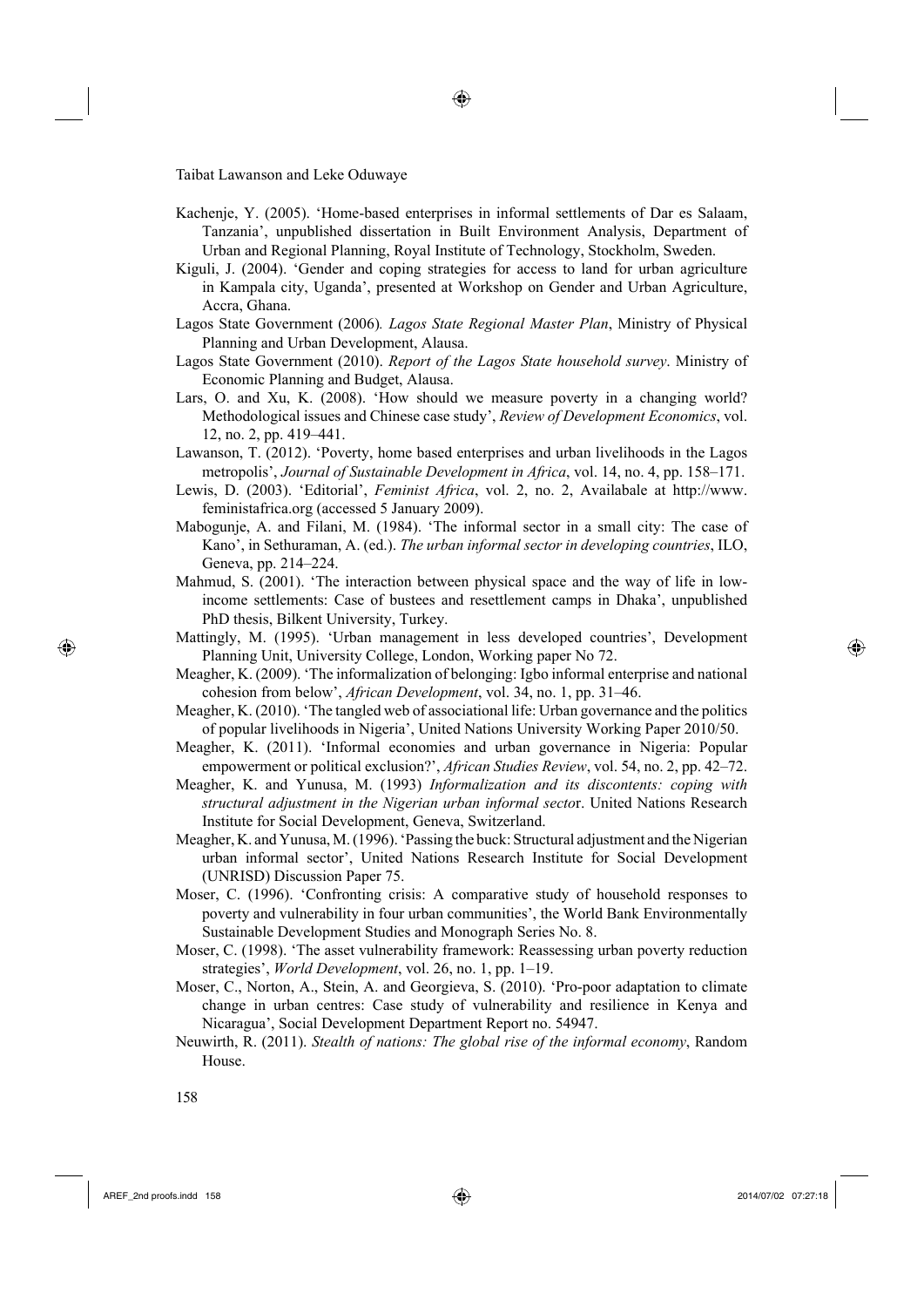◈

- Nubi, T. and Omirin, M. (2006). 'Urban violence, land rights and the environment', paper presented at the International Conference on Environmental Economics and Conflict Resolution, University of Lagos, Nigeria.
- Nurul-Amin, A. (1981). 'Marginalization vs dynamism: A study of the informal sector in Dhaka city', *Bangladesh Development Studies*, vol. 9, no. 4, pp. 59–68.
- Oduwaye, A. (2005). 'Rezoning residential areas in metropolitan Lagos as a strategy toward increasing housing stock', *Journal of Association of Housing Corporation of Nigeria*, vol. 1, no. 3, pp. 18–22.
- Ojong, N. (2011). 'Livelihood strategies in African cities: The case of residents in Bamenda Cameroun', *African Review of Economics and Finance*, vol. 3, no. 1, pp. 1–13.
- Okunlola, P. (2007). 'The power and the heartbeat of West Africa's biggest urban jungle', UN-HABITAT Feature Paper, Available at https://www.unhabitat.org (accessed 5 October 2009).
- Olanrewaju, D. (1997). 'Informal activities in a medium urban centre in Nigeria during an economic recession period', *Ife Social Science Review*, vol. 14, no. 1, pp. 16–25.
- Oluyombo, O. (2012). *Cooperative finance in developing economies*, Soma, Lagos.
- Owino, J., Cheserek, G., Saina, C. and Marger, F. (2013). 'The coping strategies adapted by urban poor to food insecurity in Eldoret municipality, Kenya', *Journal of Emerging Trends in Economics and Management*, vol. 4, no. 2, pp. 196–202.
- Quentin, W. (1997). 'Food, energy intake and cost of basic needs: Measuring poverty in Bangladesh', *Journal of Development Studies*, vol. 34, pp. 66–101.
- Rakodi, C. (2002a). 'A livelihood approach conceptual issues and definition', in Rakodi, C. and Lloyd-Jones, T., (eds.). *Urban livelihoods: A people centred approach to reducing poverty*, Earthscan, London, pp. 3–22.
- Ravallion, M. (2010). 'Poverty lines across the world', the World Bank Development Research Group Working Paper no. 5284.
- Ravallion, M., Chen, S., and Sangraula, P. (2009). 'Dollar a day', *World Bank Economic Review*, vol. 23, no. 2, pp. 163–184.
- Roberts, B. (1995). *The making of citizens: Cities of peasants revisited*, Arnold, London.
- Rogerson, C. (1991). 'Home-based enterprises of the urban poor: The case of spazas', in Preston-Whyte, E. and Rogerson, C. (eds.). *South African Informal economy*, Oxford University Press, Cape Town, pp. 336–344.
- Sen, A. (1983). 'Poor, relatively speaking', *Oxford Economic Papers*, vol. 35, no. 2, pp. 153–169.
- Sen, A. (1997). 'Editorial: Human capital and human capability', *World Development*, vol. 25, no. 12, pp. 1959–1961.

Sen, A. (2000). *Development as freedom*, Random House, New York.

- Sijuwade, P. (2008). 'Poverty, household strategies and coping with urban life: A look at the livelihood framework in Lagos, Nigeria', *The Social Sciences*, vol. 3, no. 6, pp. 467–472.
- Srinivas, H. (2003). 'Decision based model for identifying the informal sector', Available at http://www.gdrc.org (accessed 1 December 2005).
- Tipple, G. (2005). 'The place of home based enterprises in the informal sector: Evidence for Cochabamba, New Delhi, Surabaya and Pretoria', *Urban Studies*, vol. 42, no. 4, pp. 611–632.
- United Nations Development Programme (1997). 'Sustainable livelihood approaches in operation: A gender perspective', Available at https://www.undp.org (accessed 14 May 2007).

AREF\_2nd proofs.indd 159 2014/07/02 07:27:18

⊕